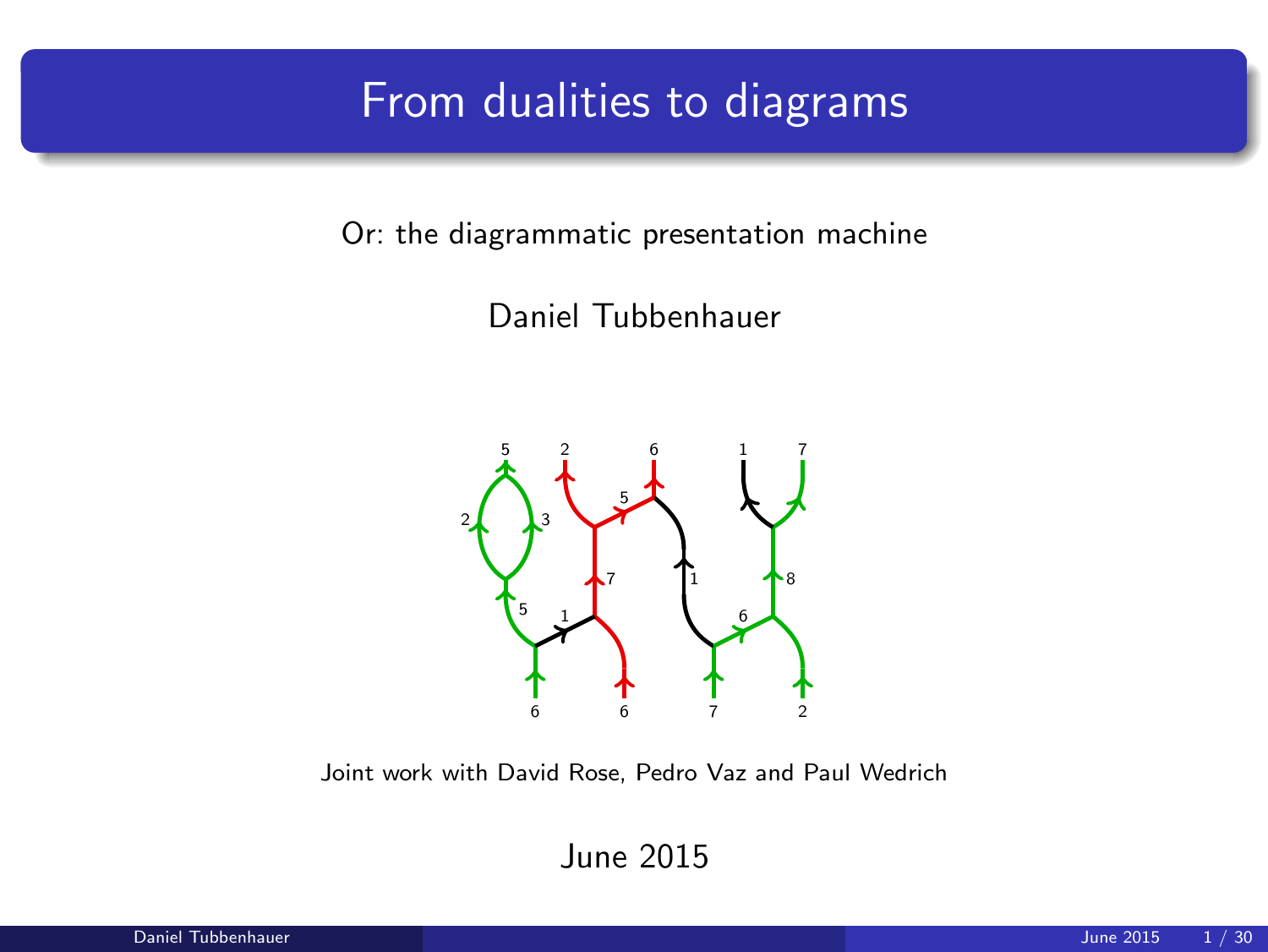#### Exterior  $\mathfrak{gl}_N$ [-web categories](#page-3-0)

- **•** [Graphical calculus via Temperley-Lieb diagrams](#page-3-0)
- $\bullet$  [Its cousins: the](#page-6-0) N-webs
- [Proof? Skew quantum Howe duality!](#page-9-0)

#### (2) [Exterior-symmetric](#page-12-0)  $\mathfrak{gl}_N$ -web categories

- [Even more cousins: the green-red](#page-12-0) N-webs
- [Proof? Super quantum Howe duality!](#page-15-0)

#### <sup>3</sup> [The machine in action – yet again](#page-18-0)

- [Super-Super duality and even more cousins](#page-18-0)
- **•** [Braidings and applications](#page-22-0)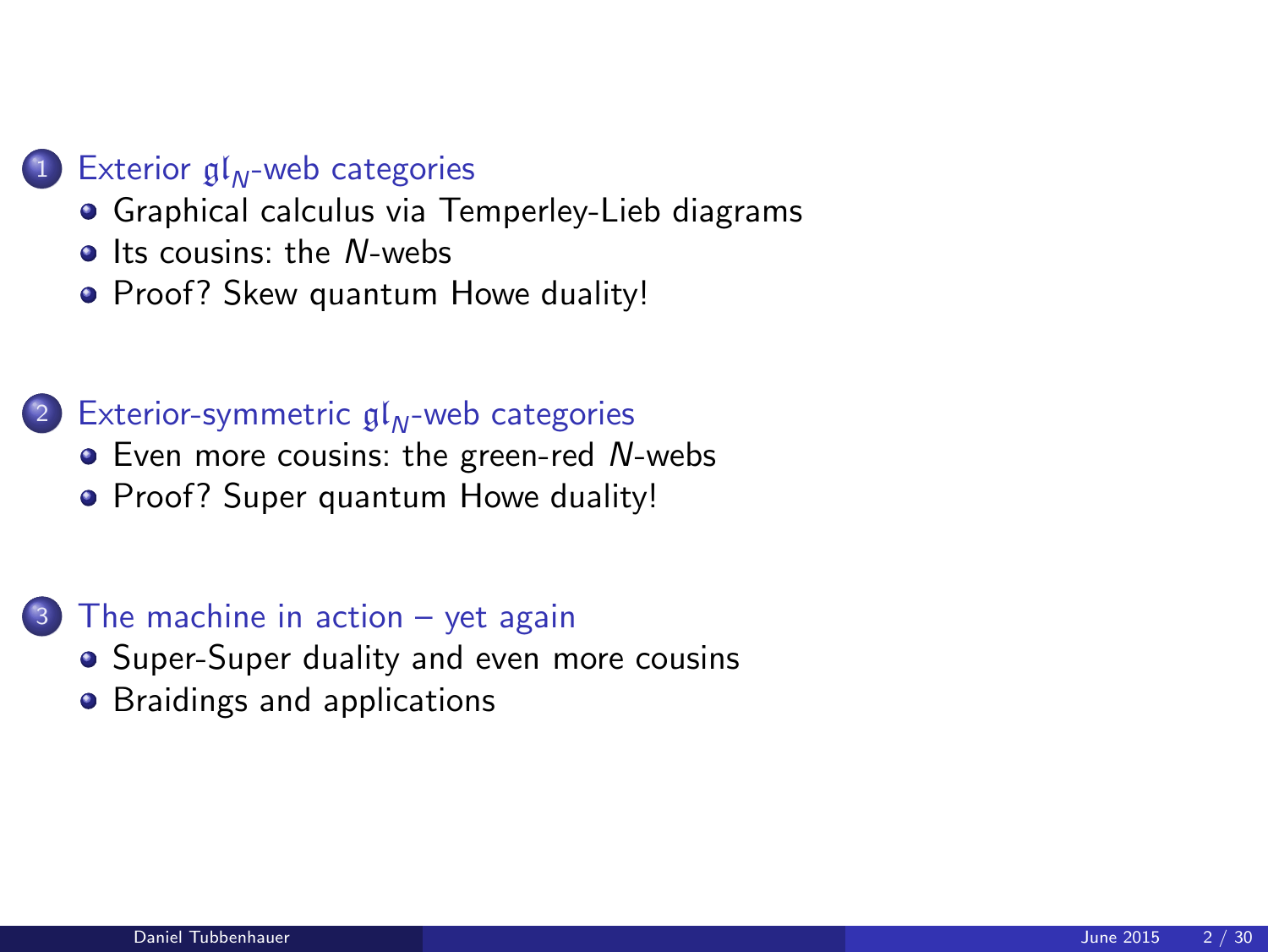## History of diagrammatic presentations in a nutshell

- Rumer, Teller, Weyl (1932):  $\mathsf{U}(\mathfrak{sl}_2)$ -tensor category generated by  $\mathbb{C}^2$ .
- Temperley-Lieb, Jones, Kauffman, Lickorish, Masbaum-Vogel ... (≥1971):  $\mathbf{U}_q(\mathfrak{sl}_2)$ -tensor category generated by  $\mathbb{C}_q^2$ .
- Kuperberg (1995):  $\mathbf{U}_q(\mathfrak{sl}_3)$ -tensor category generated by  $\wedge_q^1 \mathbb{C}_q^3 \cong \mathbb{C}_q^3$  and  $\wedge_q^2 \mathbb{C}_q^3$ .
- Cautis-Kamnitzer-Morrison (2012):  $\mathbf{U}_q(\mathfrak{sl}_N)$ -tensor category generated by  $\bigwedge_q^k \mathbb{C}_q^N$ .
- Sartori (2013), Grant (2014):

 $\mathbf{U}_q(\mathfrak{gl}_{1|1})$ -tensor category generated by  $\bigwedge^k_q \mathbb{C}^{1|1}_q$ .

- Rose-T. (2015):  $\mathbf{U}_q(\mathfrak{sl}_2)$ -tensor category generated by  $\mathrm{Sym}^k_q\mathbb{C}^2_q$ .
- Link polynomials: Queffelec-Sartori (2015); "algebraic": Grant (2015):  $\mathbf{U}_q(\mathfrak{gl}_{N|M})$ -tensor category generated by  $\bigwedge_q^k \mathbb{C}_q^{N|M}$ .

"Howe" do they fit in one framework?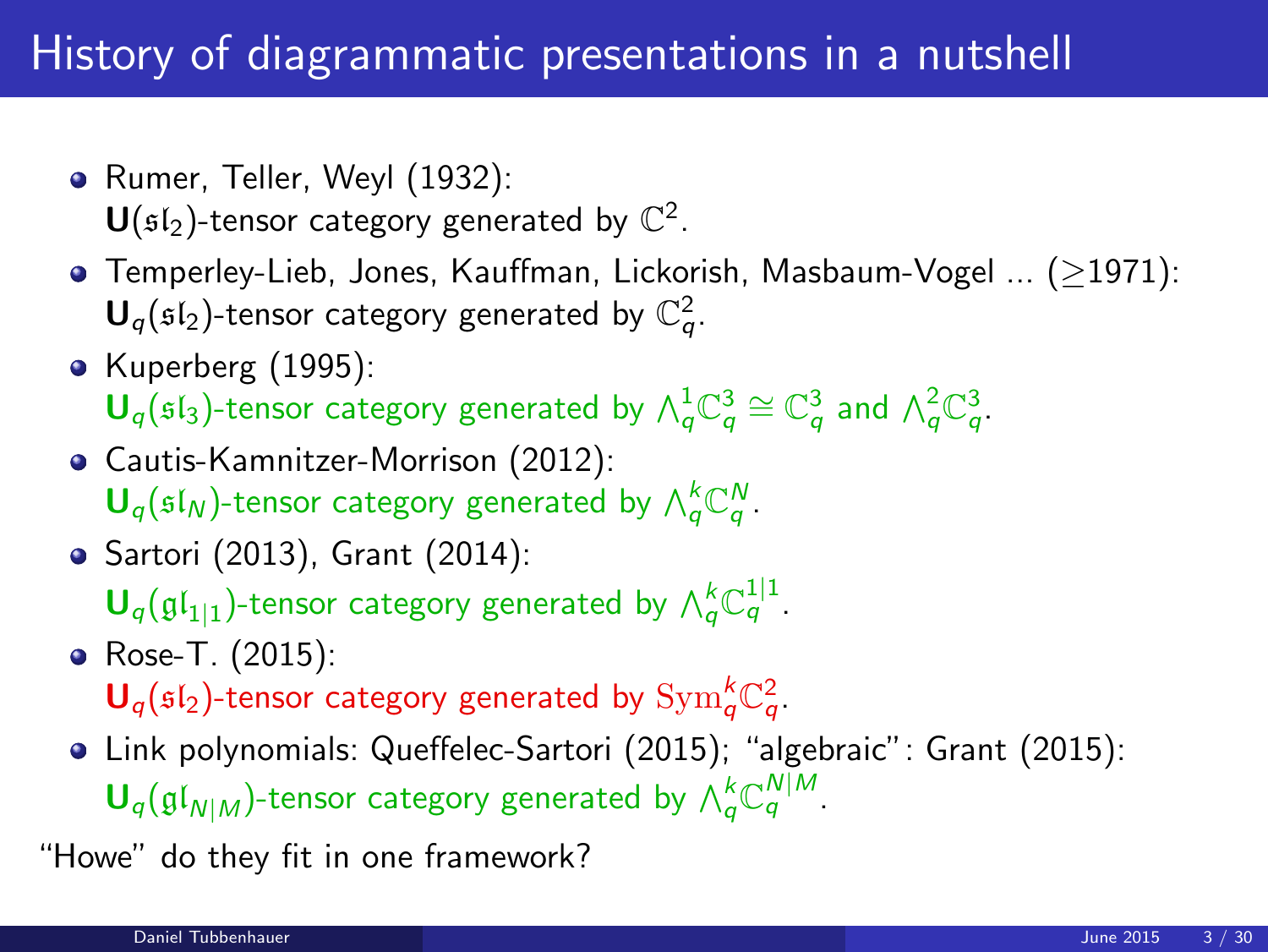#### Definition(Rumer-Teller-Weyl 1932)

The 2-web space  $\text{Hom}_{2\text{Web}}(b, t)$  is the free  $\mathbb{C}_q = \mathbb{C}(q)$ -vector space generated by non-intersecting arc diagrams with  $b, t$  bottom/top boundary points modulo:

<span id="page-3-0"></span>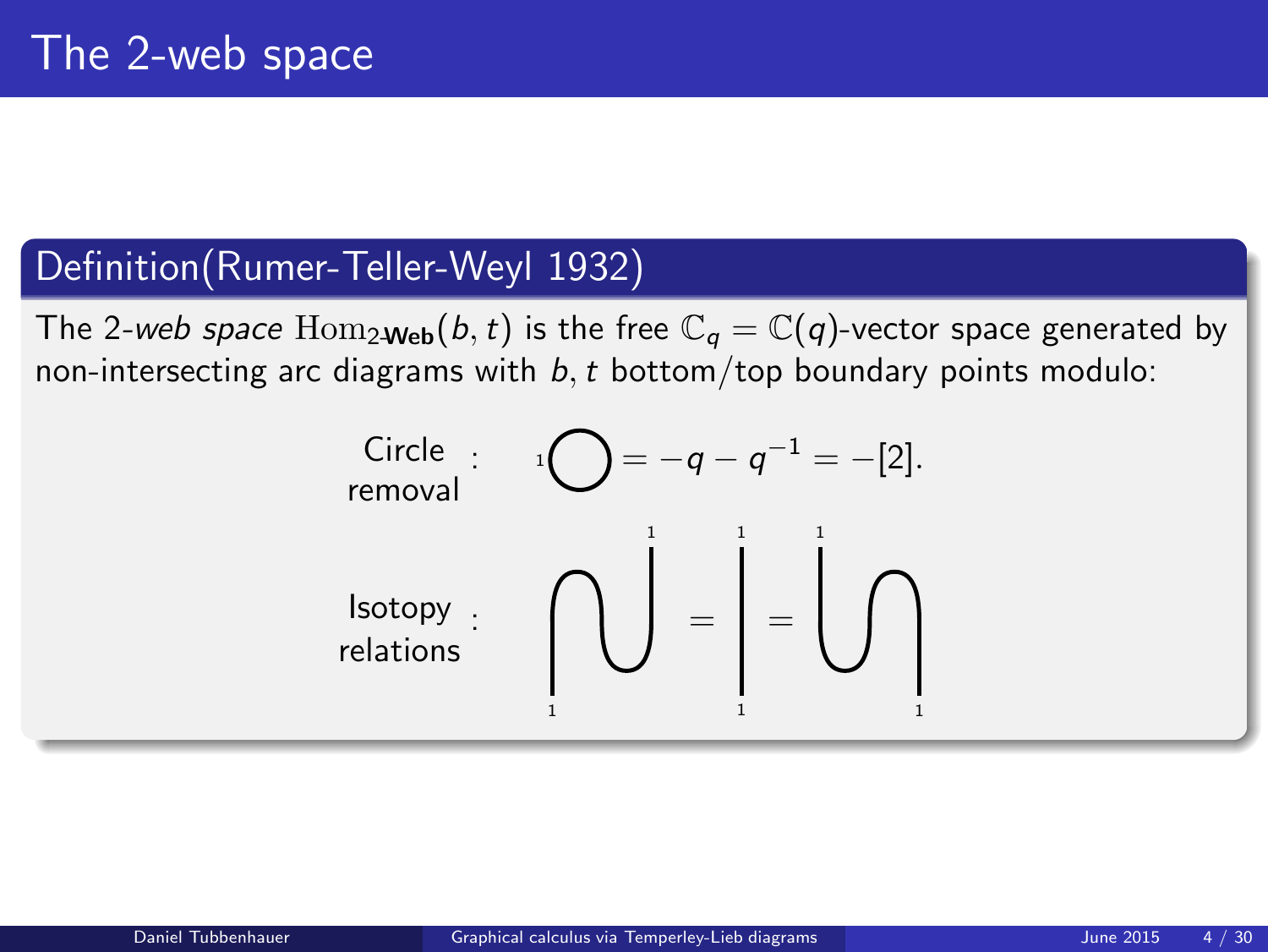# The 2-web category

#### Definition(Kuperberg 1995)

The 2-web category 2-Web is the (braided) monoidal,  $\mathbb{C}_q$ -linear category with:

- Objects are vectors  $\vec{k} = (1, \ldots, 1)$  and morphisms are  $\text{Hom}_{2\textbf{-Web}}(\vec{k}, \vec{l}).$
- Composition ○:

$$
\bigcap_{i=1}^{\infty} \circ \bigcup_{i=1}^{n} = \bigcap_{i=1}^{n} \dots \bigcup_{i=1}^{n} \circ \bigcap_{i=1}^{n} = \bigcap_{i=1}^{n} \bigcap_{i=1}^{n} = \bigcap_{i=1}^{n} = \bigcap_{i=1}^{n} = \bigcap_{i=1}^{n} = \bigcap_{i=1}^{n} = \bigcap_{i=1}^{n} = \bigcap_{i=1}^{n} = \bigcap_{i=1}^{n} = \bigcap_{i=1}^{n} = \bigcap_{i=1}^{n} = \bigcap_{i=1}^{n} = \bigcap_{i=1}^{n} = \bigcap_{i=1}^{n} = \bigcap_{i=1}^{n} = \bigcap_{i=1}^{n} = \bigcap_{i=1}^{n} = \bigcap_{i=1}^{n} = \bigcap_{i=1}^{n} = \bigcap_{i=1}^{n} = \bigcap_{i=1}^{n} = \bigcap_{i=1}^{n} = \bigcap_{i=1}^{n} = \bigcap_{i=1}^{n} = \bigcap_{i=1}^{n} = \bigcap_{i=1}^{n} = \bigcap_{i=1}^{n} = \bigcap_{i=1}^{n} = \bigcap_{i=1}^{n} = \bigcap_{i=1}^{n} = \bigcap_{i=1}^{n} = \bigcap_{i=1}^{n} = \bigcap_{i=1}^{n} = \bigcap_{i=1}^{n} = \bigcap_{i=1}^{n} = \bigcap_{i=1}^{n} = \bigcap_{i=1}^{n} = \bigcap_{i=1}^{n} = \bigcap_{i=1}^{n} = \bigcap_{i=1}^{n} = \bigcap_{i=1}^{n} = \bigcap_{i=1}^{n} = \bigcap_{i=1}^{n} = \bigcap_{i=1}^{n} = \bigcap_{i=1}^{n} = \bigcap_{i=1}^{n} = \bigcap_{i=1}^{n} = \bigcap_{i=1}^{n} = \bigcap_{i=1}^{n} = \bigcap_{i=1}^{n} = \bigcap_{i=1}^{n} = \bigcap_{i=1}^{n} = \bigcap_{i=1}^{n} = \bigcap_{i=1}^{n} = \bigcap_{i=1}^{n} = \bigcap_{i=1}^{n} = \bigcap_{i=1}^{n} = \bigcap_{i=1}^{n} =
$$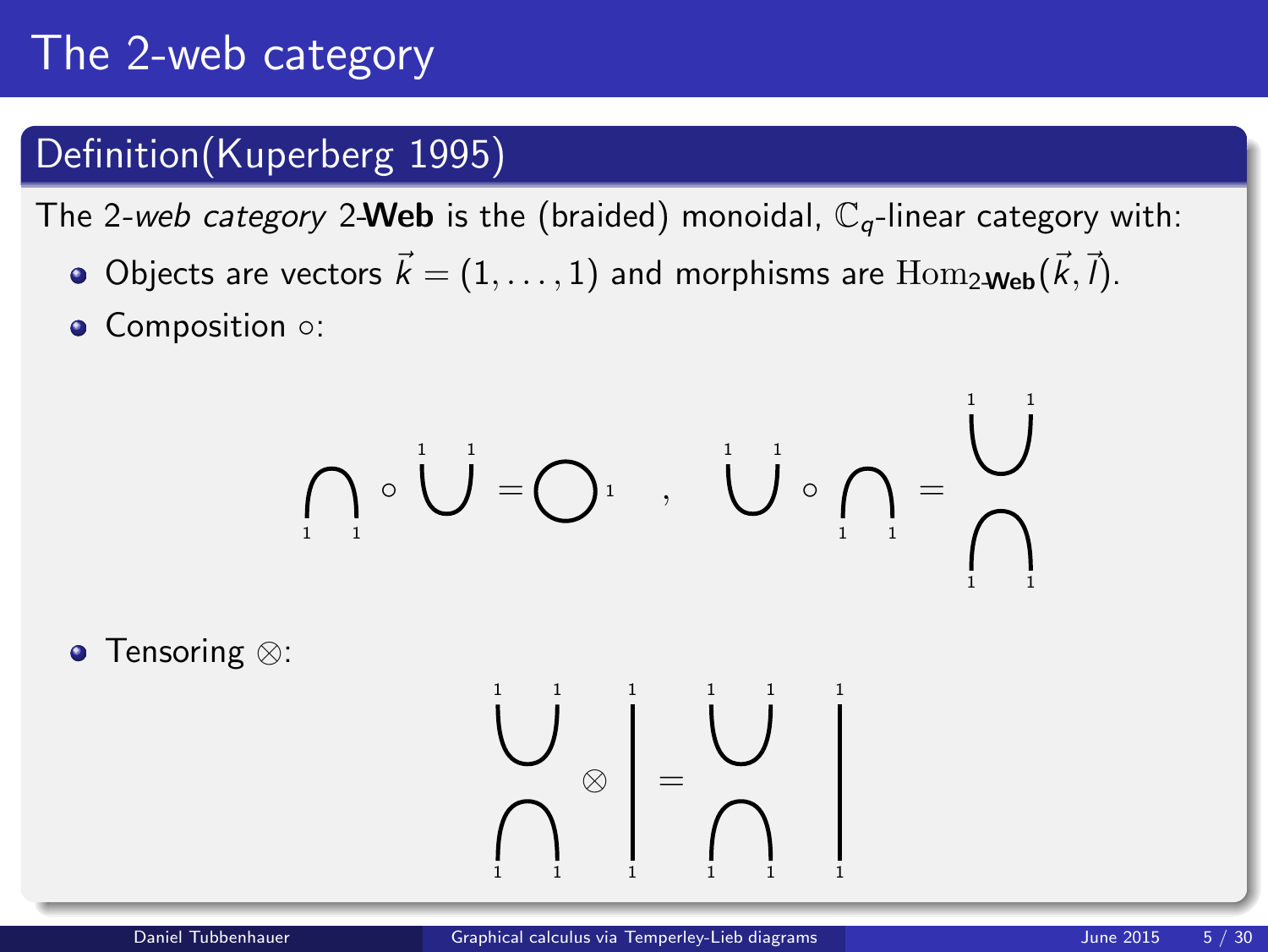# Diagrams for intertwiners

Observe that there are (up to scalars) unique  ${\bf U}_q(\mathfrak{gl}_2)$ -intertwiners

$$
\text{cap}: \mathbb{C}_q^2 \otimes \mathbb{C}_q^2 \to \mathbb{C}_q \quad \text{and} \quad \text{cup}: \mathbb{C}_q \hookrightarrow \mathbb{C}_q^2 \otimes \mathbb{C}_q^2,
$$

projecting  $\mathbb{C}_q^2\otimes\mathbb{C}_q^2$  onto  $\mathbb{C}_q$  respectively embedding  $\mathbb{C}_q$  into  $\mathbb{C}_q^2\otimes\mathbb{C}_q^2$ .

Let  $\mathfrak{gl}_2\text{-}\mathsf{Mod}$  be the (braided) monoidal,  $\mathbb{C}_q$ -linear category whose objects are tensor generated by  $\mathbb{C}_q^2.$  Define a functor Γ $:$  2-Web  $\rightarrow$   $\mathfrak{gl}_2\text{-}\mathsf{Mod}\text{:}$ 

$$
\vec{k} = (1, \ldots, 1) \mapsto \mathbb{C}_q^2 \otimes \cdots \otimes \mathbb{C}_q^2,
$$
  

$$
\bigcap_{i=1}^n \mapsto \text{cap} \quad , \quad \bigcup_{i=1}^n \mapsto \text{cup}
$$

# Theorem(Folklore) Γ: 2-Web $^{\oplus} \to {\mathfrak g}{\mathfrak l}_2$ -Mod is an equivalence of (braided) monoidal categories. Daniel Tubbenhauer [Graphical calculus via Temperley-Lieb diagrams](#page-3-0) June 2015 6 / 30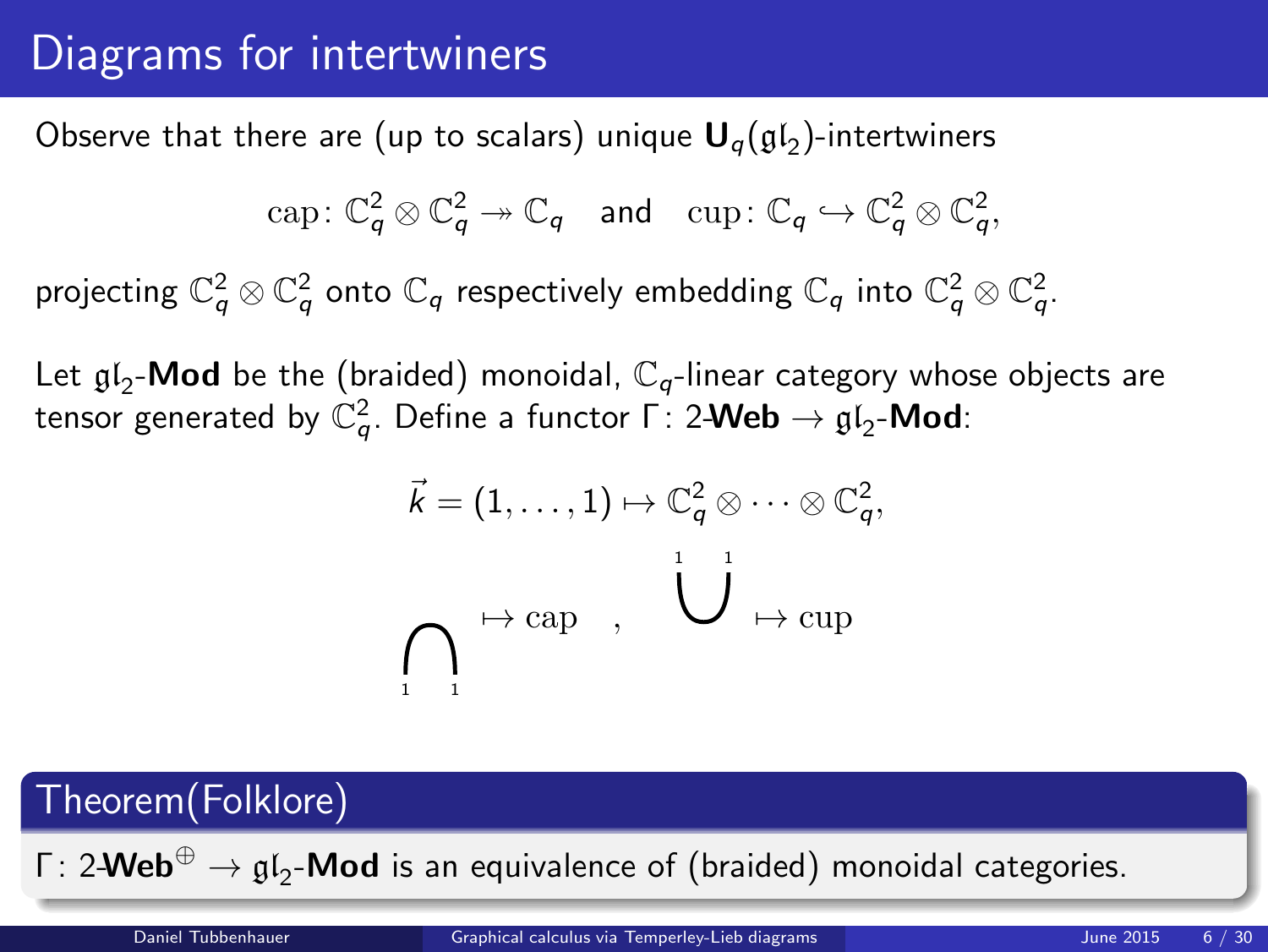# The main step beyond  ${\mathfrak {gl}}_2$ : trivalent vertices

An N-web is an oriented, labeled, trivalent graph locally made of



<span id="page-6-0"></span> $k, l, k+l \in \mathbb{N}$ 

(and no pivotal things today).

#### Example

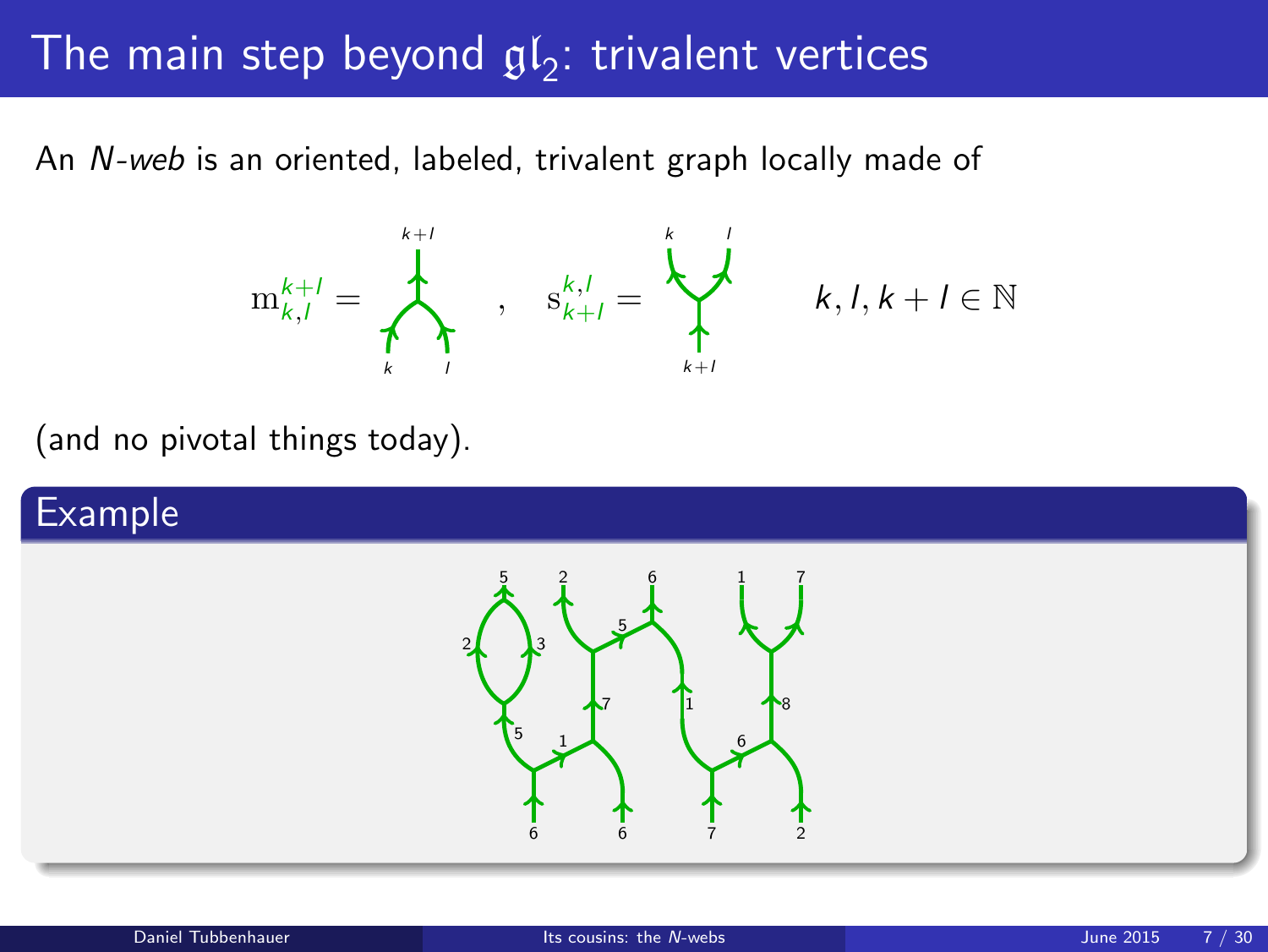# Let us form a category again

#### Define the (braided) monoidal,  $\mathbb{C}_q$ -linear category N-Web<sub>g</sub> by using:

#### Definition(Cautis-Kamnitzer-Morrison 2012)

The *N-web space*  $\operatorname{Hom}_{N\textbf{-Web}_g}(\vec{k},\vec{l})$  is the free  $\mathbb{C}_q$ -vector space generated by N-webs with  $\vec{k}$  and  $\vec{l}$  at the bottom and top modulo isotopies and:

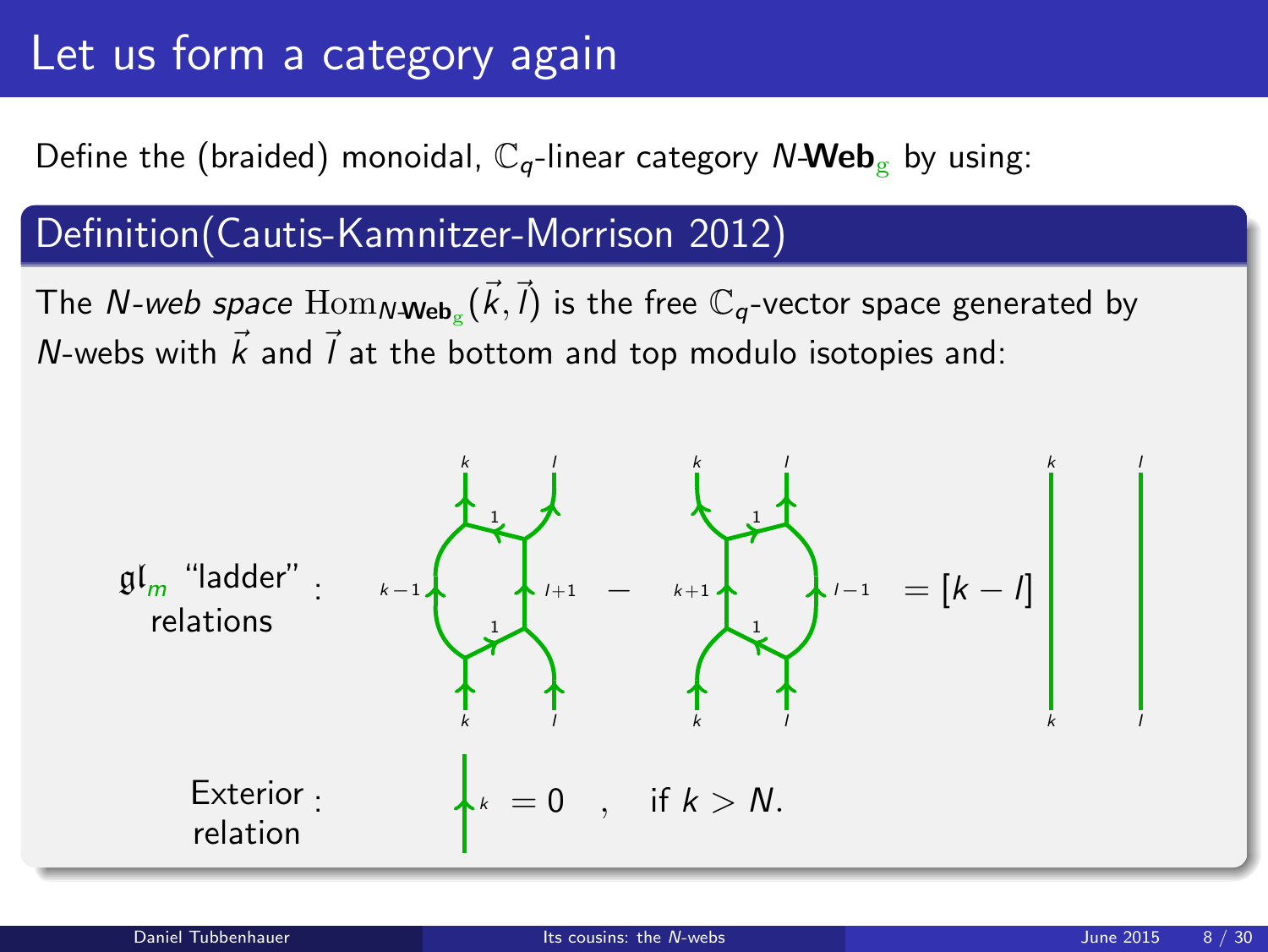# Diagrams for intertwiners

Observe that there are (up to scalars) unique  $U_{q}(\mathfrak{gl}_N)$ -intertwiners

 $\mathrm{m}^{k+l}_{k,l} \colon \bigwedge^k_q \mathbb{C}^N_q \otimes \bigwedge^l_q \mathbb{C}^N_q \twoheadrightarrow \bigwedge^{k+l}_q \mathbb{C}^N_q \quad \text{and} \quad \mathrm{s}^{k,l}_{k+l} \colon \bigwedge^{k+l}_q \mathbb{C}^N_q \hookrightarrow \bigwedge^k_q \mathbb{C}^N_q \otimes \bigwedge^l_q \mathbb{C}^N_q$ given by projection and inclusion.

Let  $\mathfrak{gl}_N$ -**Mod**e be the (braided) monoidal,  $\mathbb{C}_q$ -linear category whose objects are tensor generated by  $\wedge_Q^k\mathbb{C}_q^N.$  Define a functor  $\mathsf{\Gamma}\colon N\text{-}\mathsf{Web}_{\mathrm{g}} \to \mathfrak{gl}_N\text{-}\mathsf{Mod}_e$ :



#### Theorem(Cautis-Kamnitzer-Morrison 2012)

Γ: N-**Web** $_{\rm g}^{\oplus} \to {\mathfrak{gl}}_{\sf N}$ -**Mod** $_{\rm e}$  is an equivalence of (braided) monoidal categories.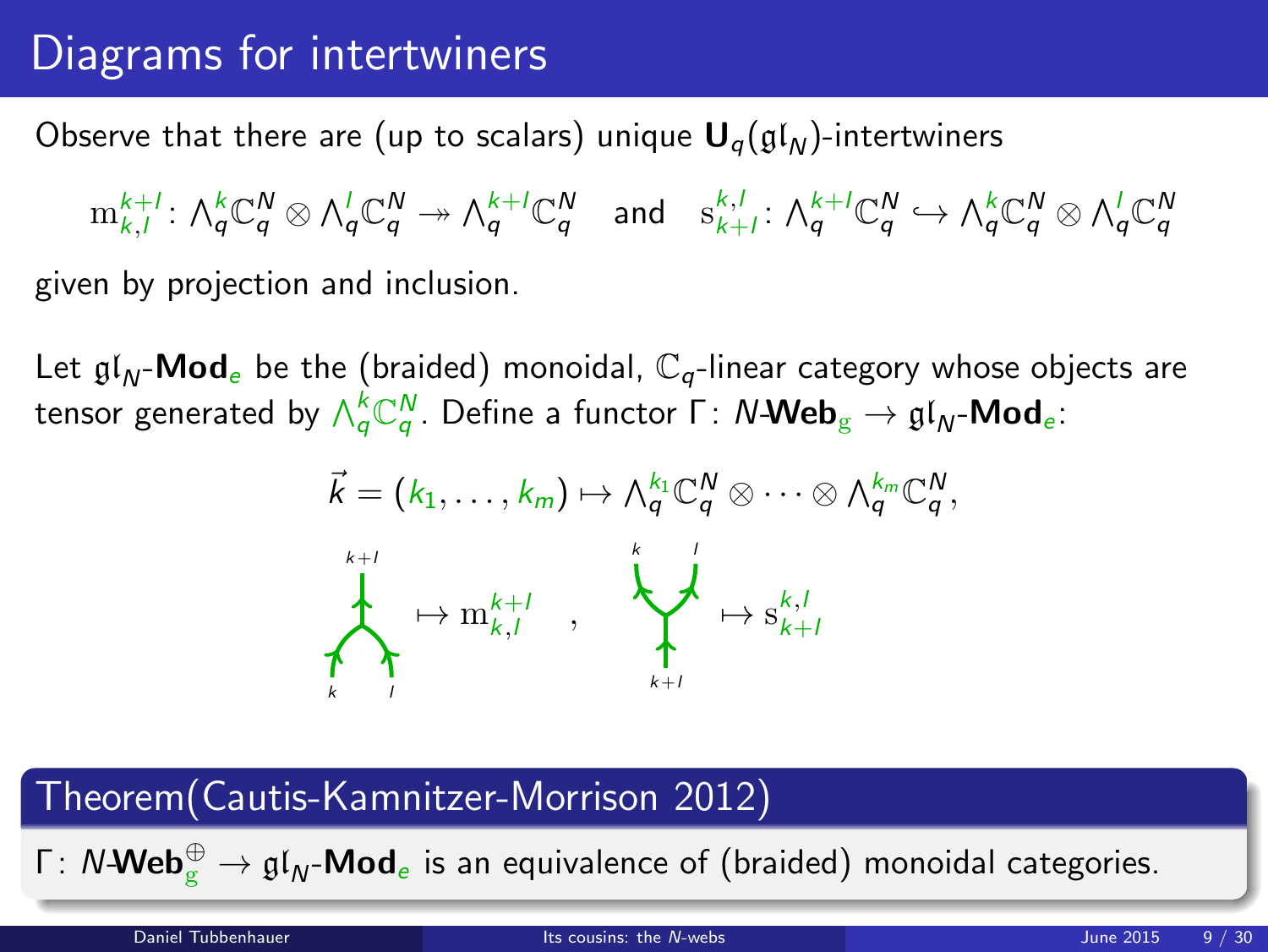Howe: the commuting actions of  $U_q(\mathfrak{gl}_m)$  and  $U_q(\mathfrak{gl}_N)$  on

$$
\wedge_q^K(\mathbb{C}_q^m \otimes \mathbb{C}_q^N) \cong \bigoplus_{k_1+\cdots+k_m=K} (\wedge_q^{k_1} \mathbb{C}_q^N \otimes \cdots \otimes \wedge_q^{k_m} \mathbb{C}_q^N)
$$

introduce an  $\bm{\mathsf{U}}_q(\mathfrak{gl}_m)$ -action  $f$  on the right term with  $\vec{k}$ -weight space  $\wedge^{\vec{k}}_q \mathbb{C}^N_q$ .

In particular, there is a functorial action

$$
\Phi_{\text{skew}}^m: \dot{\mathbf{U}}_q(\mathfrak{gl}_m) \to \mathfrak{gl}_N\text{-}\mathbf{Mod}_e, \\ \vec{k} \mapsto \wedge_q^{\vec{k}} \mathbb{C}_q^N, \quad X \in 1_{\vec{l}} \mathbf{U}_q(\mathfrak{gl}_m) 1_{\vec{k}} \mapsto f(X) \in \text{Hom}_{\mathfrak{gl}_N\text{-}\mathbf{Mod}_e}(\wedge_q^{\vec{k}} \mathbb{C}_q^N, \wedge_q^{\vec{l}} \mathbb{C}_q^N).
$$

Howe:  $\Phi_{\text{skew}}^{m}$  is full. Or in words:

<span id="page-9-0"></span>relations in  $\dot{\mathsf{U}}_q(\mathfrak{gl}_m)+$  kernel of  $\Phi^m_\mathrm{skew}\leadsto$  relations in  $\mathfrak{gl}_N\text{-}\mathsf{Mod}_e.$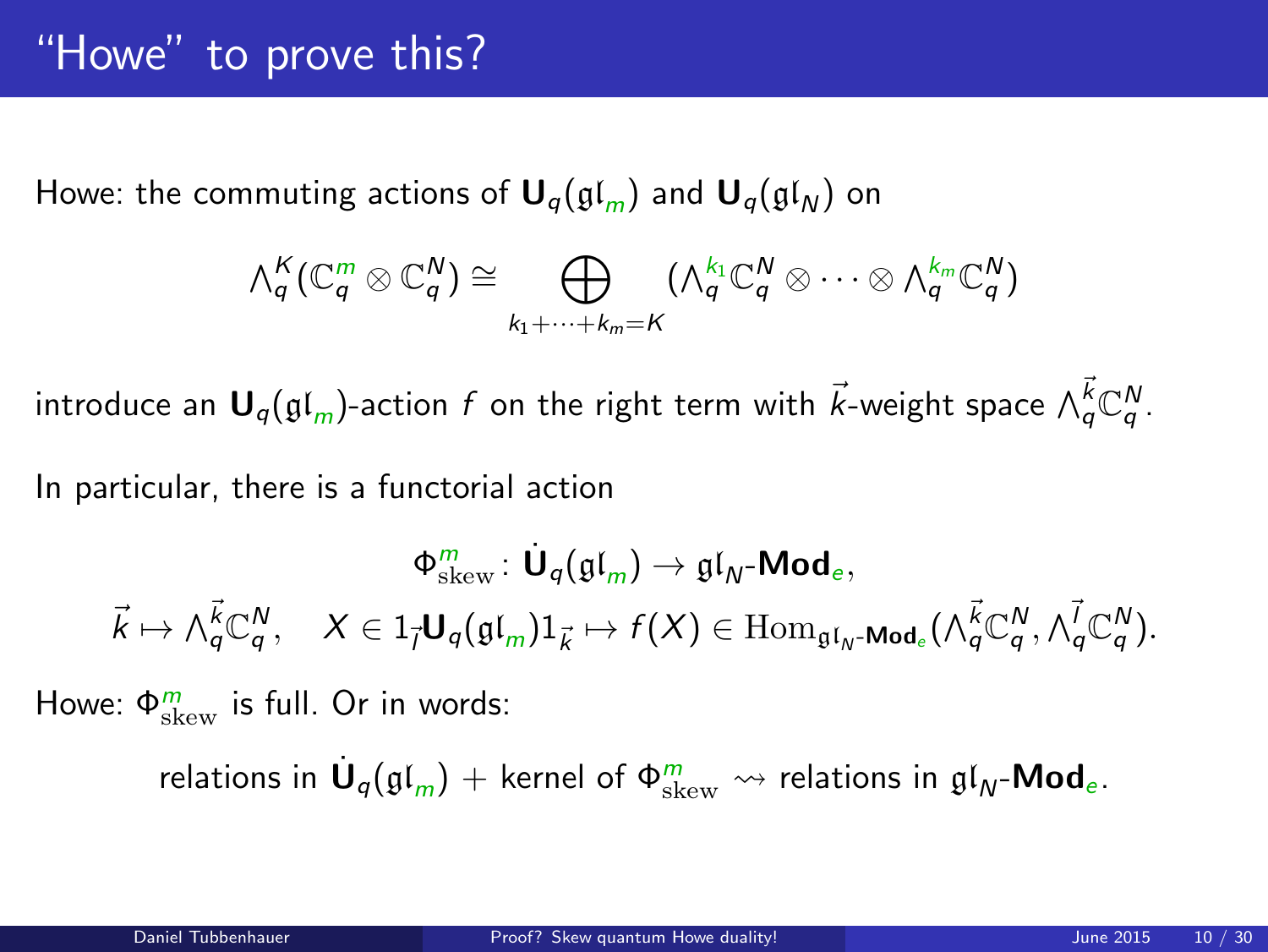### Define the diagrams to make this work



Define  $N\text{-}\text{Web}_{\mathcal{C}}$  such there is a commutative diagram





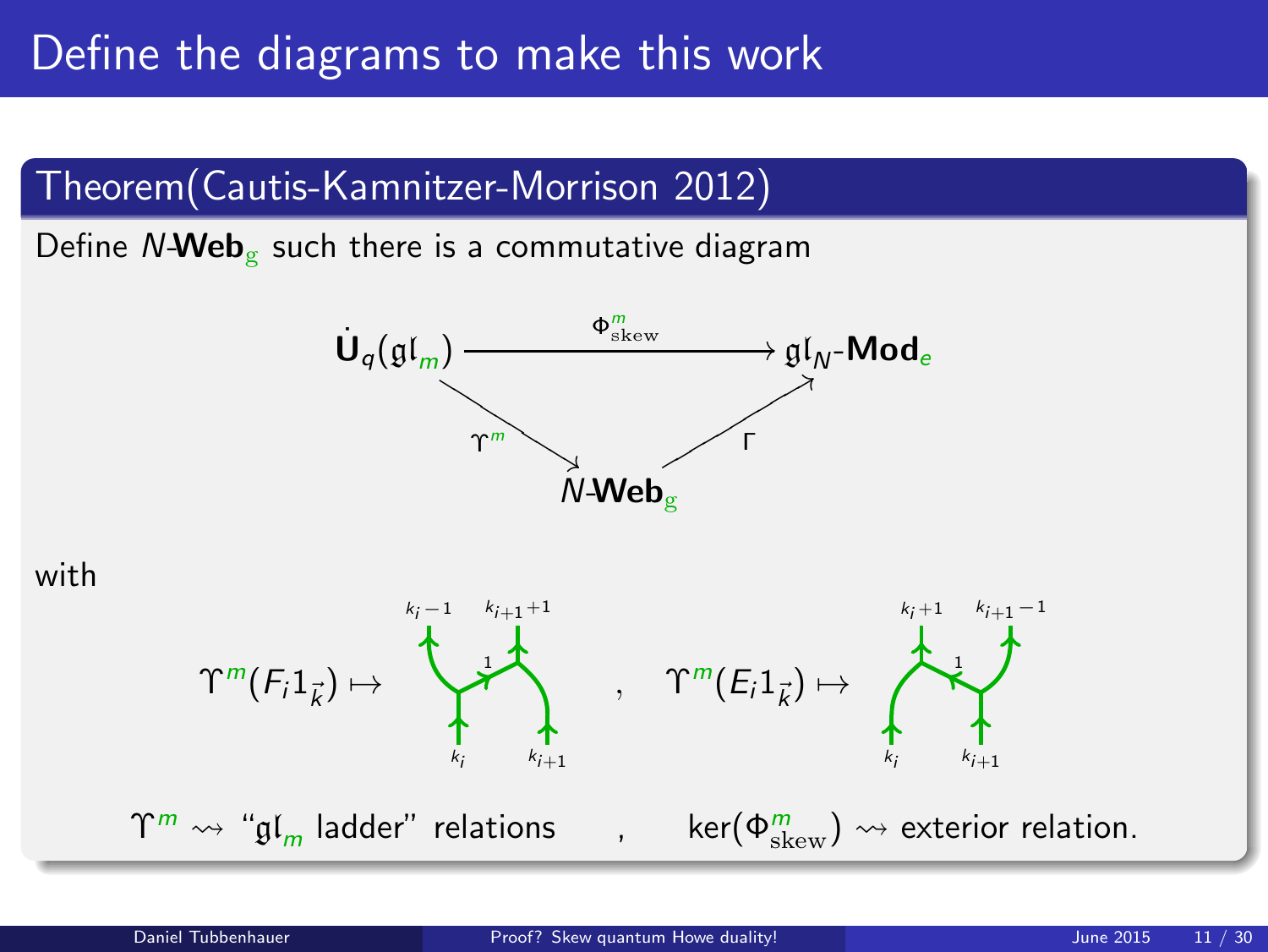#### The "gl<sub>m</sub> ladder" relation



is just

$$
EF1_{\vec{k}} - FE1_{\vec{k}} = [k - l]1_{\vec{k}}.
$$

The exterior relation is a diagrammatic version of

$$
\wedge_q^{>N}\mathbb{C}_q^N\cong 0.
$$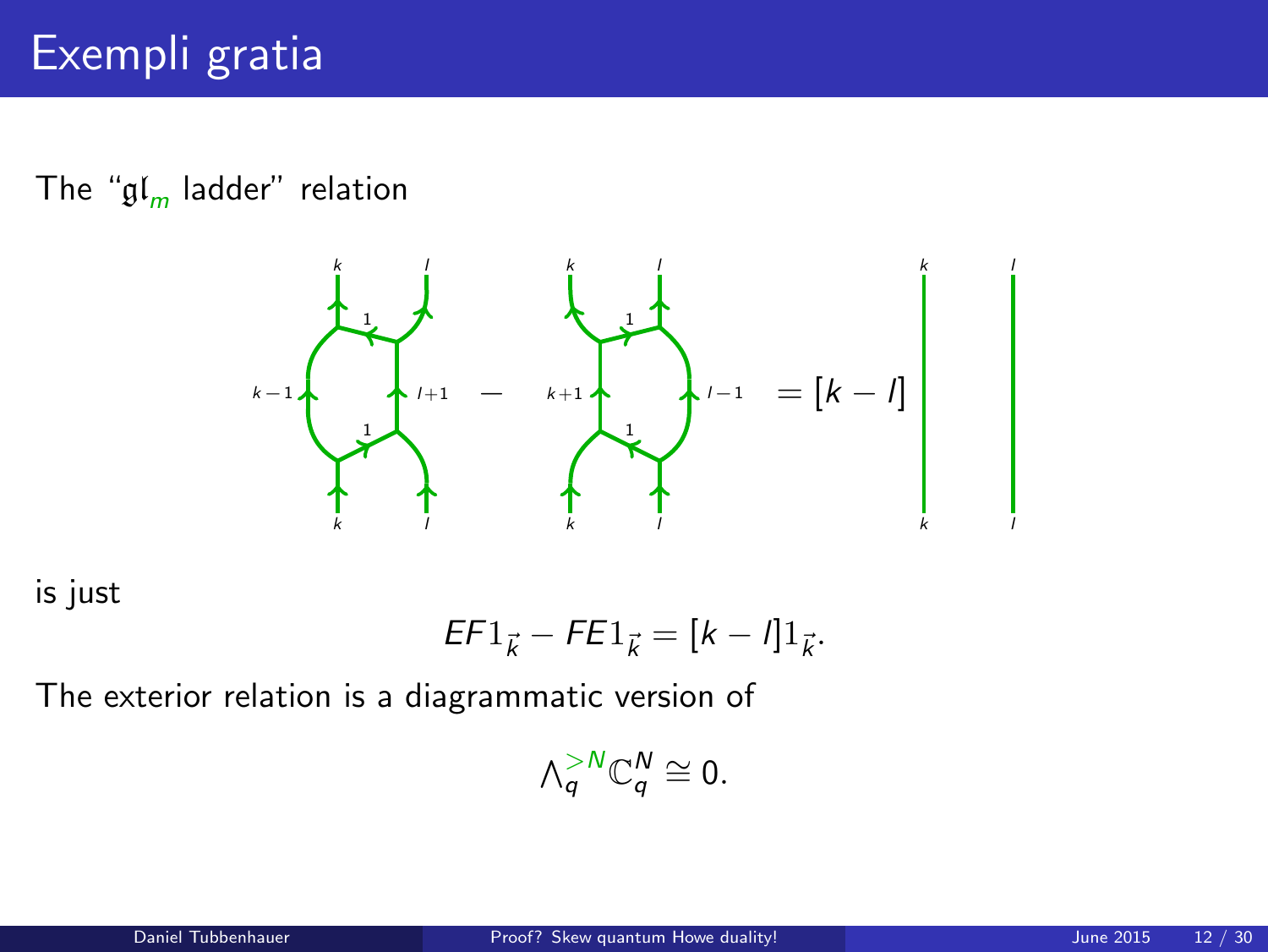### Could there be a pattern?

A green-red N-web is a colored, labeled, trivalent graph locally made of



And of course splits and some mirrors as well!

#### Example

<span id="page-12-0"></span>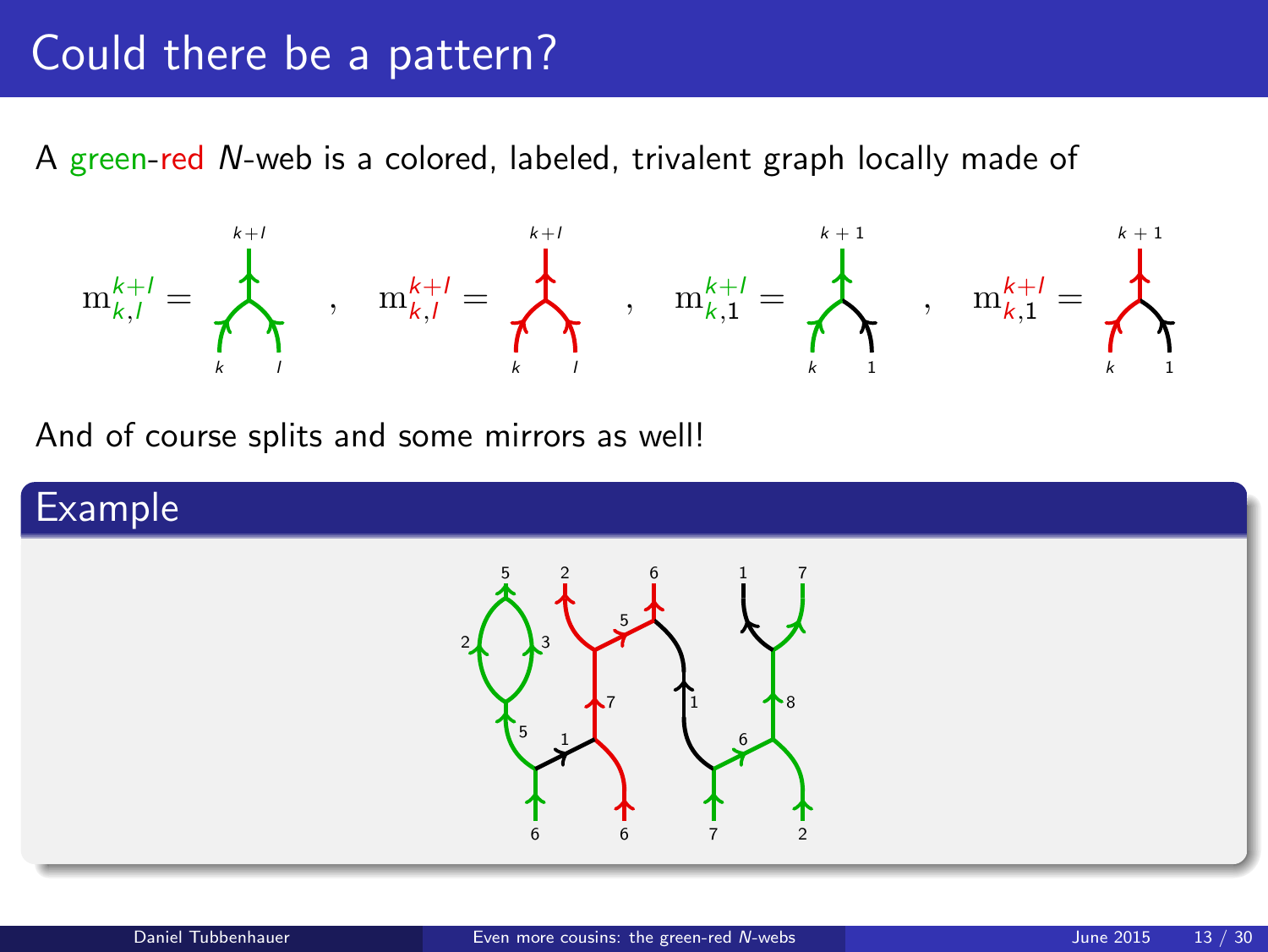# The green-red N-web category

Define the (braided) monoidal,  $\mathbb{C}_q$ -linear category N-Web<sub>gr</sub> by using:

#### Definition

Given  $\vec{k} \in \mathbb{Z}_{\geq 0}^{m+n}, \vec{l} \in \mathbb{Z}_{\geq 0}^{m'+n'}$  $_{\geq0}^{m'+n'}$ . The green-red  $N$ -web space  $\mathrm{Hom}_{N\textbf{-Web}_{\mathrm{gr}}}(\vec{k},\vec{l})$  is the free  $\mathbb{C}_q$ -vector space generated by N-webs between  $\vec{k}$  and  $\vec{l}$  modulo isotopies and:

> $\mathfrak{gl}_m + \mathfrak{gl}_n$ "ladder" relations same as before, but now in red as well!

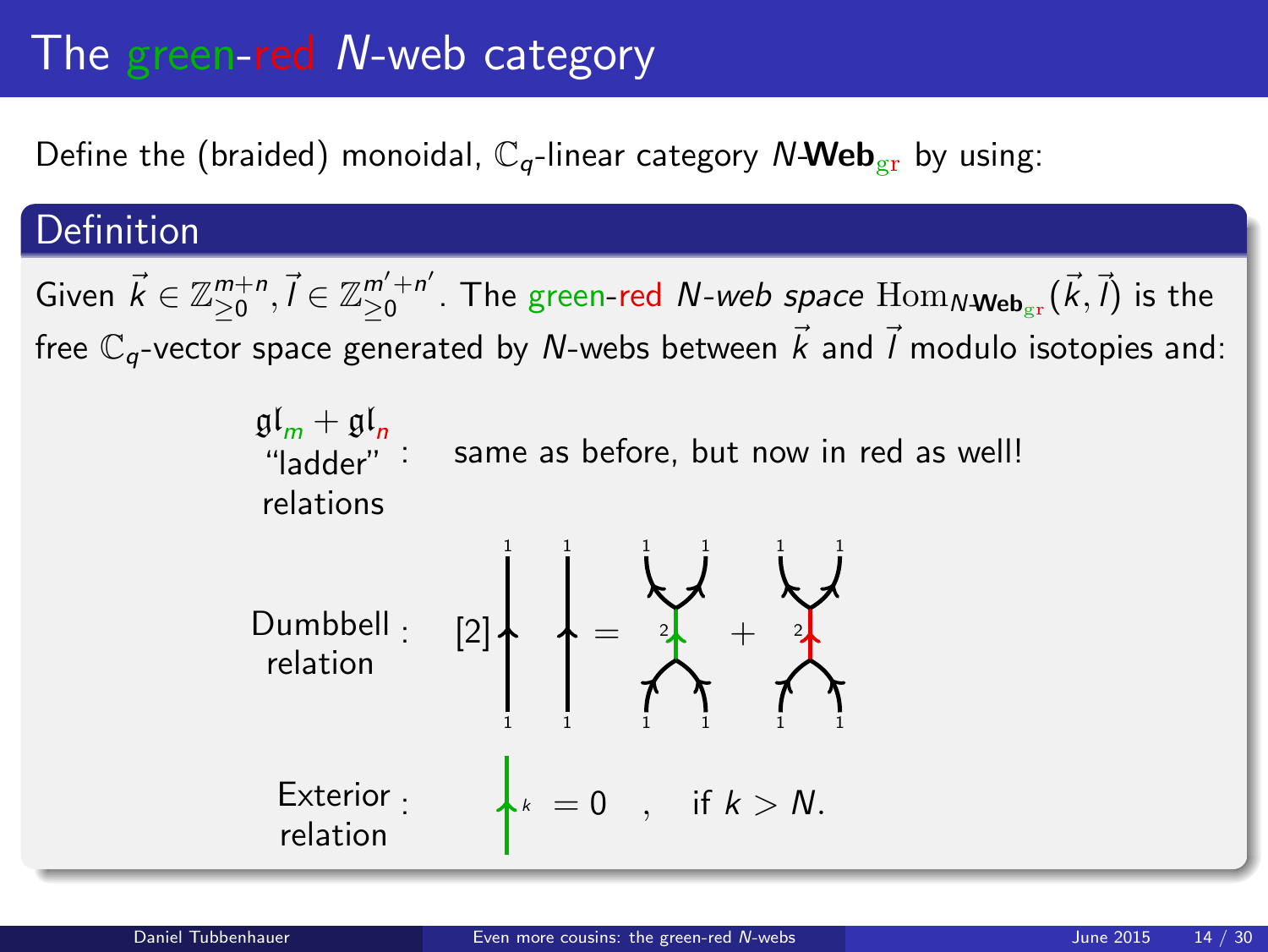### Diagrams for intertwiners - Part 3

Observe that there are (up to scalars) unique  $U_q(\mathfrak{gl}_N)$ -intertwiners

 $\mathrm{m}^{k+1}_{k,1}: \, \textstyle \bigwedge^{k}_\mathsf{q} \mathbb{C}^{\mathsf{N}}_\mathsf{q} \twoheadrightarrow \textstyle \bigwedge^{k+1}_\mathsf{q} \mathbb{C}^{\mathsf{N}}_\mathsf{q} \quad \text{and} \quad \mathrm{m}^{k+1}_{k,1}: \, \text{Sym}^{k}_\mathsf{q} \mathbb{C}^{\mathsf{N}}_\mathsf{q} \otimes \mathbb{C}^{\mathsf{N}}_\mathsf{q} \twoheadrightarrow \text{Sym}^{k+1}_\mathsf{q} \mathbb{C}^{\mathsf{N}}_\mathsf{q}$ plus others as before.

Let  $\mathfrak{gl}_N$ -**Mod**<sub>es</sub> be the (braided) monoidal,  $\mathbb{C}_q$ -linear category whose objects are tensor generated by  $\wedge_q^k$ C $_q^N$ ,  $\mathrm{Sym}_q^k$ C $_q^N$ . Define a functor Γ:  $N$ -Web $_{\mathrm{gr}}\to \mathfrak{gl}_N$ -Mod $_{\mathrm{es}}$ :

$$
\vec{k} = (k_1, \ldots, k_m, k_{m+1}, \ldots, k_{m+n}) \mapsto \wedge_q^{k_1} \mathbb{C}_q^N \otimes \cdots \otimes \mathrm{Sym}_q^{k_{m+n}} \mathbb{C}_q^N,
$$
\n
$$
\downarrow \qquad \qquad \downarrow \qquad \qquad \downarrow \qquad \qquad \downarrow \qquad \downarrow \qquad \downarrow \qquad \downarrow \qquad \downarrow \qquad \downarrow \qquad \downarrow \qquad \downarrow \qquad \downarrow \qquad \downarrow \qquad \downarrow \qquad \downarrow \qquad \downarrow \qquad \downarrow \qquad \downarrow \qquad \downarrow \qquad \downarrow \qquad \downarrow \qquad \downarrow \qquad \downarrow \qquad \downarrow \qquad \downarrow \qquad \downarrow \qquad \downarrow \qquad \downarrow \qquad \downarrow \qquad \downarrow \qquad \downarrow \qquad \downarrow \qquad \downarrow \qquad \downarrow \qquad \downarrow \qquad \downarrow \qquad \downarrow \qquad \downarrow \qquad \downarrow \qquad \downarrow \qquad \downarrow \qquad \downarrow \qquad \downarrow \qquad \downarrow \qquad \downarrow \qquad \downarrow \qquad \downarrow \qquad \downarrow \qquad \downarrow \qquad \downarrow \qquad \downarrow \qquad \downarrow \qquad \downarrow \qquad \downarrow \qquad \downarrow \qquad \downarrow \qquad \downarrow \qquad \downarrow \qquad \downarrow \qquad \downarrow \qquad \downarrow \qquad \downarrow \qquad \downarrow \qquad \downarrow \qquad \downarrow \qquad \downarrow \qquad \downarrow \qquad \downarrow \qquad \downarrow \qquad \downarrow \qquad \downarrow \qquad \downarrow \qquad \downarrow \qquad \downarrow \qquad \downarrow \qquad \downarrow \qquad \downarrow \qquad \downarrow \qquad \downarrow \qquad \downarrow \qquad \downarrow \qquad \downarrow \qquad \downarrow \qquad \downarrow \qquad \downarrow \qquad \downarrow \qquad \downarrow \qquad \downarrow \qquad \downarrow \qquad \downarrow \qquad \downarrow \qquad \downarrow \qquad \downarrow \qquad \downarrow \qquad \downarrow \qquad \downarrow \qquad \downarrow \qquad \downarrow \qquad \downarrow \qquad \downarrow \qquad \downarrow \qquad \downarrow \qquad \downarrow \qquad \downarrow \qquad \downarrow \qquad \downarrow \qquad \downarrow \qquad \downarrow \qquad \downarrow \qquad \downarrow \q
$$

| Theorem                                                                                                                      |                                         |           |         |
|------------------------------------------------------------------------------------------------------------------------------|-----------------------------------------|-----------|---------|
| $\Gamma: N\text{-Web}_{gr}^{\oplus} \to \mathfrak{gl}_N\text{-Mod}_{es}$ is an equivalence of (braided) monoidal categories. |                                         |           |         |
| Daniel Tubbenhauer                                                                                                           | Even more cousins: the green-red M-webs | June 2015 | 15 / 30 |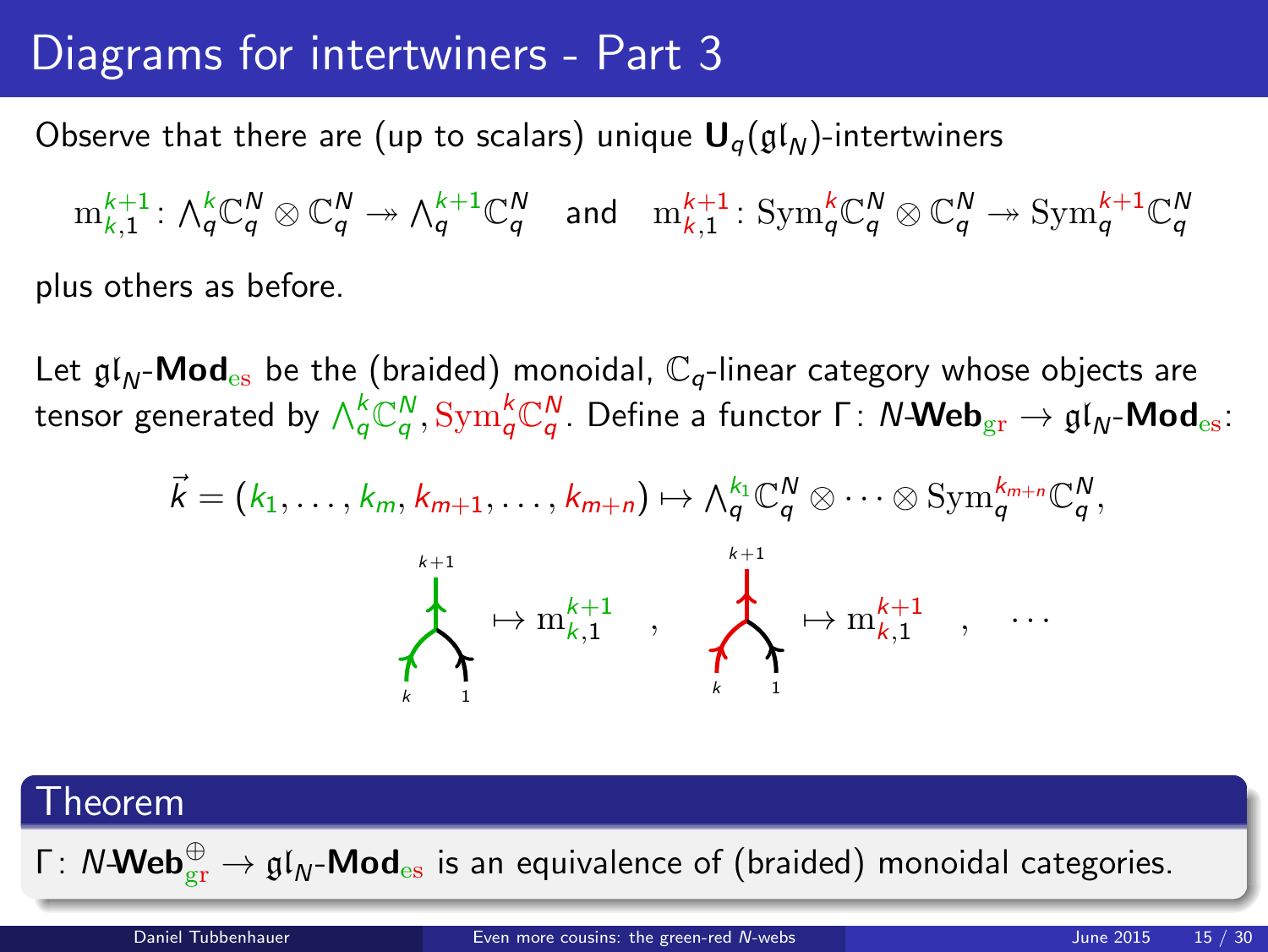#### Definition

The *quantum general linear superalgebra*  ${\sf U}_q(\mathfrak{gl}_{m|n})$  is generated by  $L_i^{\pm 1}$  and  $F_i, E_i$ subiect the some relations, most notably, the super relations:

$$
F_m^2 = 0 = E_m^2 \quad , \quad \frac{L_m L_{m+1}^{-1} - L_m^{-1} L_{m+1}}{q - q^{-1}} = F_m E_m + E_m F_m,
$$
  
\n[2]  $F_m F_{m+1} F_{m-1} F_m = F_m F_{m+1} F_m F_{m-1} + F_{m-1} F_m F_{m+1} F_m$   
\n $+ F_{m+1} F_m F_{m-1} F_m + F_m F_{m-1} F_m F_{m+1}$  (plus an E version).

There is a Howe pair  $({\bf U}_q(\mathfrak{gl}_{m|n}), {\bf U}_q(\mathfrak{gl}_N))$  with  $\vec{k} = (k_1, \ldots, k_{m+n})$ -weight space under the  $\mathsf{U}_q(\mathfrak{gl}_{m|n})$ -action on  $\wedge_q^K(\mathbb{C}_q^{m|n} \otimes \mathbb{C}_q^N)$  given by

<span id="page-15-0"></span>
$$
\textstyle{\textstyle\bigwedge}^{k_1}_{q}\mathbb{C}_q^N\otimes\cdots\textstyle\textstyle\bigwedge^{k_m}_{q}\mathbb{C}_q^N\otimes\text{Sym}^{k_{m+1}}_{q}\mathbb{C}_q^N\otimes\cdots\otimes\text{Sym}^{k_{m+n}}_{q}\mathbb{C}_q^N.
$$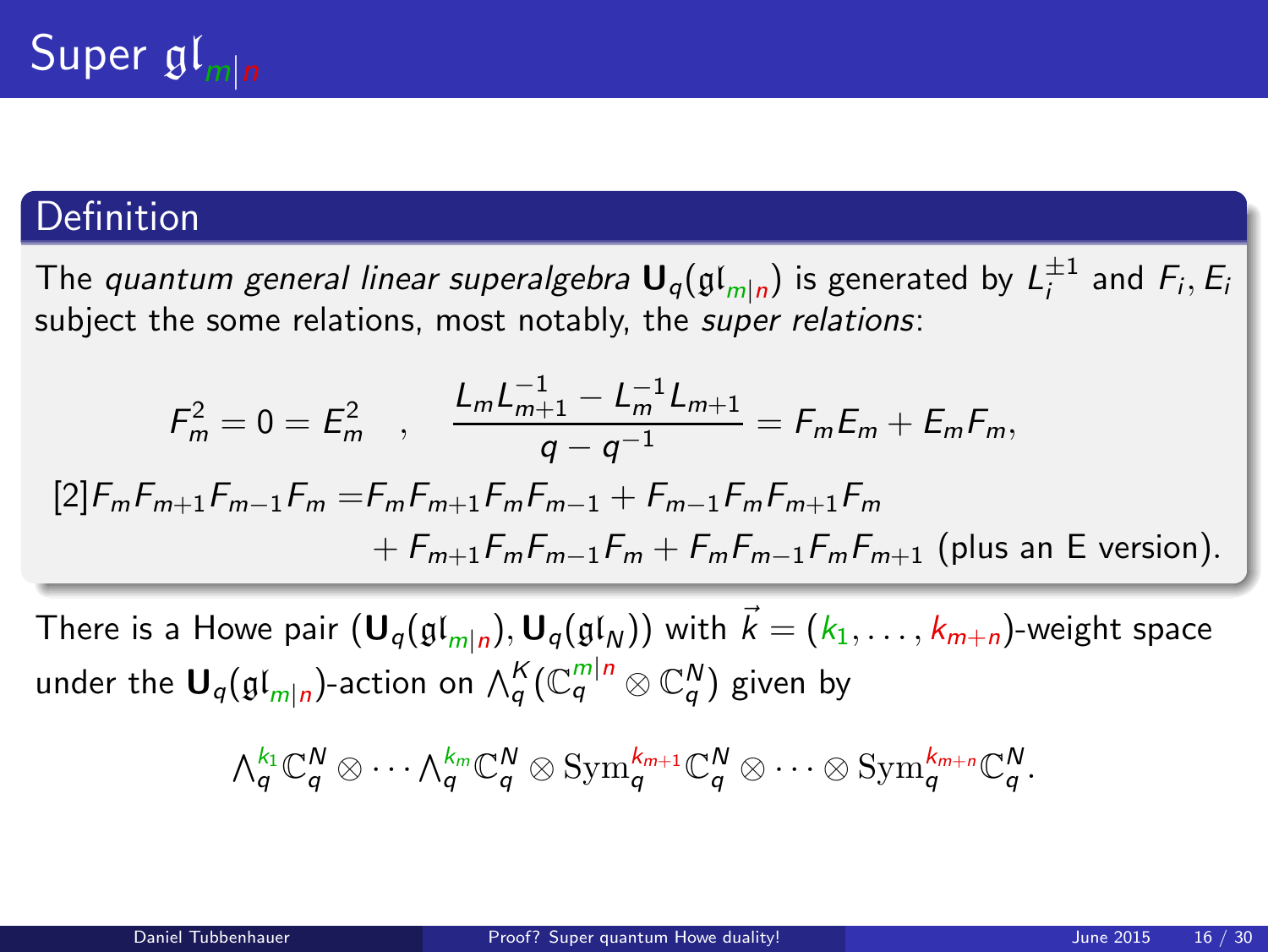### Define the diagrams to make this work

#### Theorem

Define  $N$ -Web<sub>gr</sub> such there is a commutative diagram



#### with

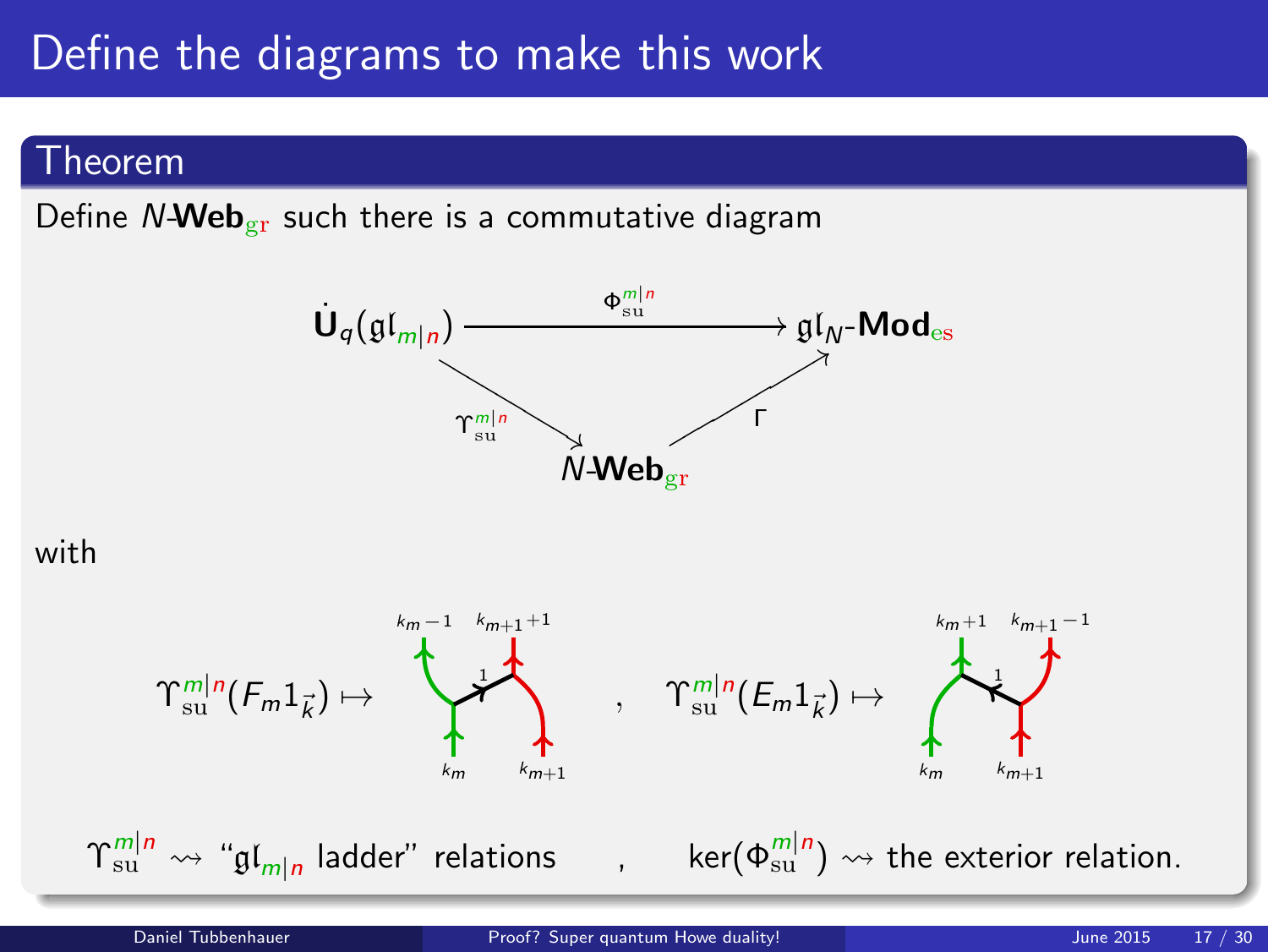The dumbbell relation is the super commutator relation:



All other super relations are consequences!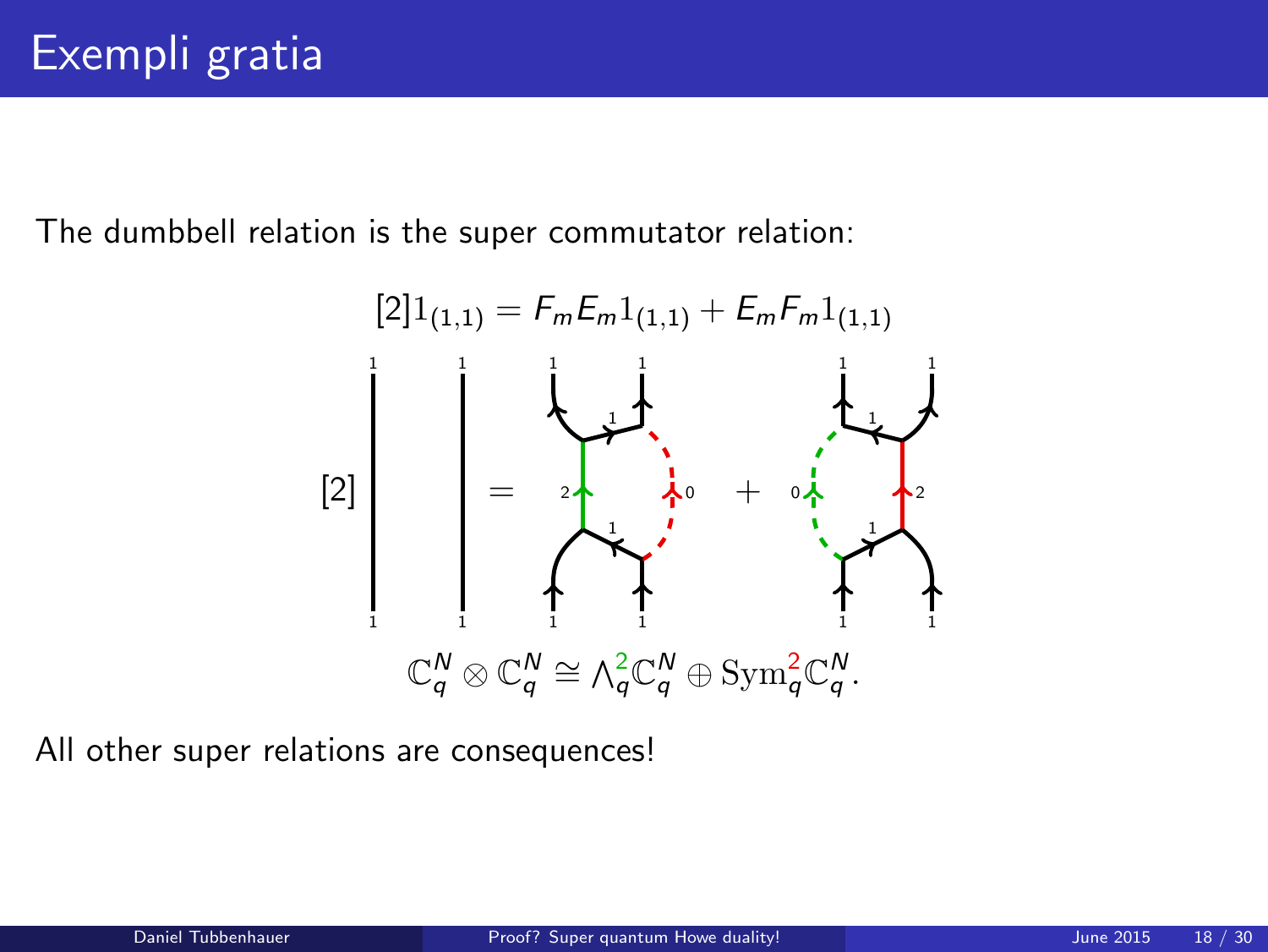### Another meal for our machine

Howe: the commuting actions of  ${\mathbf U}_q(\mathfrak{gl}_{m|n})$  and  ${\mathbf U}_q(\mathfrak{gl}_{N|M})$  on

$$
\textstyle \bigwedge_q^K(\mathbb{C}_q^{m|n} \otimes \mathbb{C}_q^{N|M}) \cong \bigoplus_{k_1 + \cdots + k_n = K} (\textstyle \bigwedge_q^{\vec{k}_0} \mathbb{C}_q^{N|M} \otimes \text{Sym}_q^{\vec{k}_1} \mathbb{C}_q^{N|M})
$$

introduce an  $\bm{\mathsf{U}}_q(\mathfrak{gl}_{m|n})$ -action  $f$  with  $\vec{k}$ -weight space  $\wedge_q^{\vec{k}_0}\mathbb{C}_q^{N|M}\otimes\mathrm{Sym}_q^{\vec{k}_1}\mathbb{C}_q^{N|M}.$ 

In particular, there is a functorial action

<span id="page-18-0"></span>
$$
\begin{aligned}\n\Phi_{\text{susu}}^{m|n} : \dot{\mathbf{U}}_q(\mathfrak{gl}_{m|n}) &\rightarrow \mathfrak{gl}_{N|M} \text{-}\mathbf{Mod}_{\text{es}}, \\
\vec{k} &\mapsto \bigwedge_q^{\vec{k}_0} \mathbb{C}_q^{N|M} \otimes \text{Sym}_q^{\vec{k}_1} \mathbb{C}_q^{N|M}, \quad \text{etc.}.\n\end{aligned}
$$

Howe:  $\Phi_{\text{susu}}^{m|n}$  is full. Or in words:

relations in 
$$
\dot{\mathbf{U}}_q(\mathfrak{gl}_{m|n})
$$
 + Kernel of  $\Phi_{\text{susu}}^{m|n}$   $\leadsto$  relations in  $\mathfrak{gl}_{N|M}$ -**Mod**<sub>es</sub>.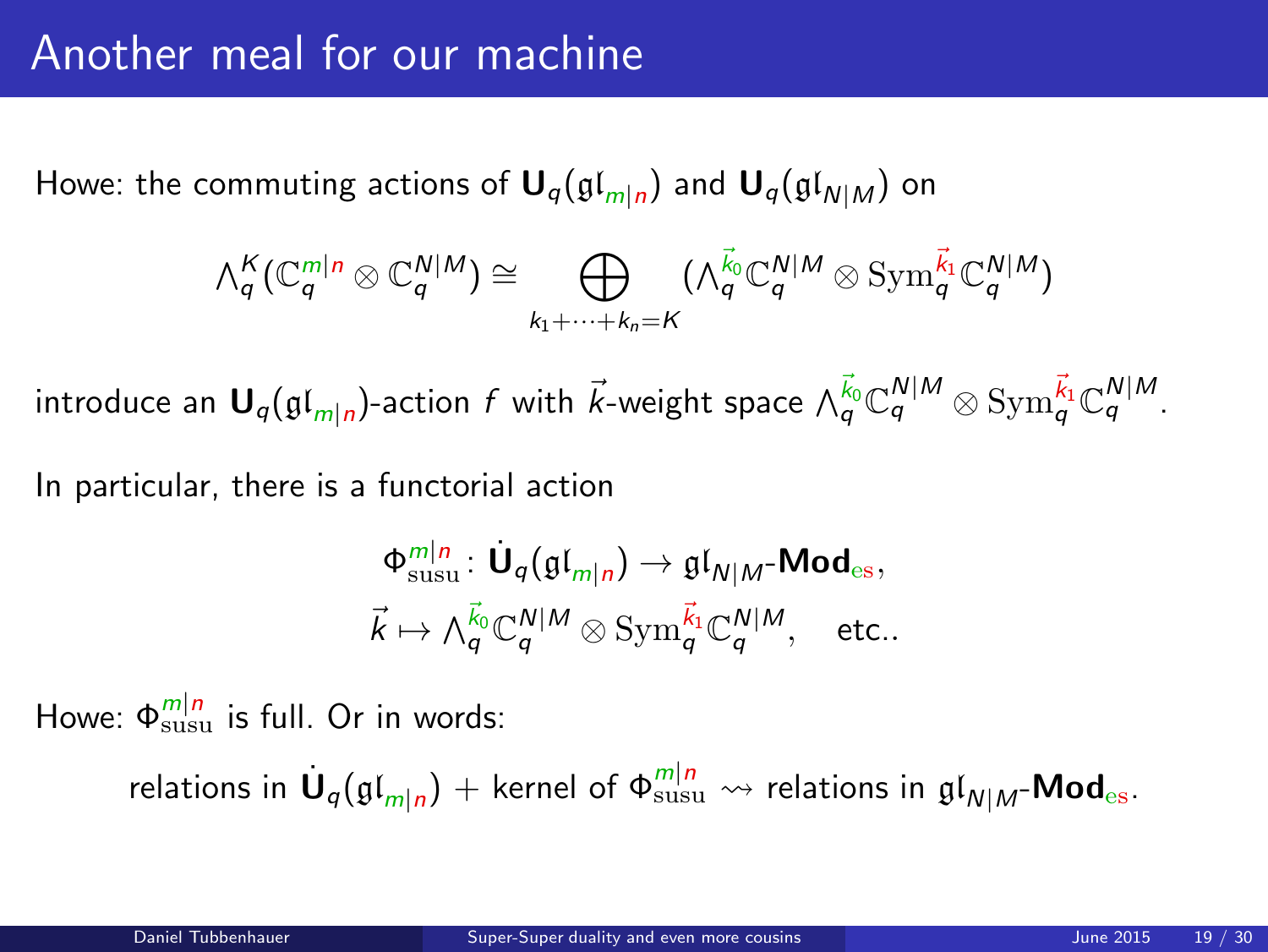# The definition of the diagrams is already determined

#### Theorem

Define  $N/M$ -Web<sub>er</sub> such there is a commutative diagram

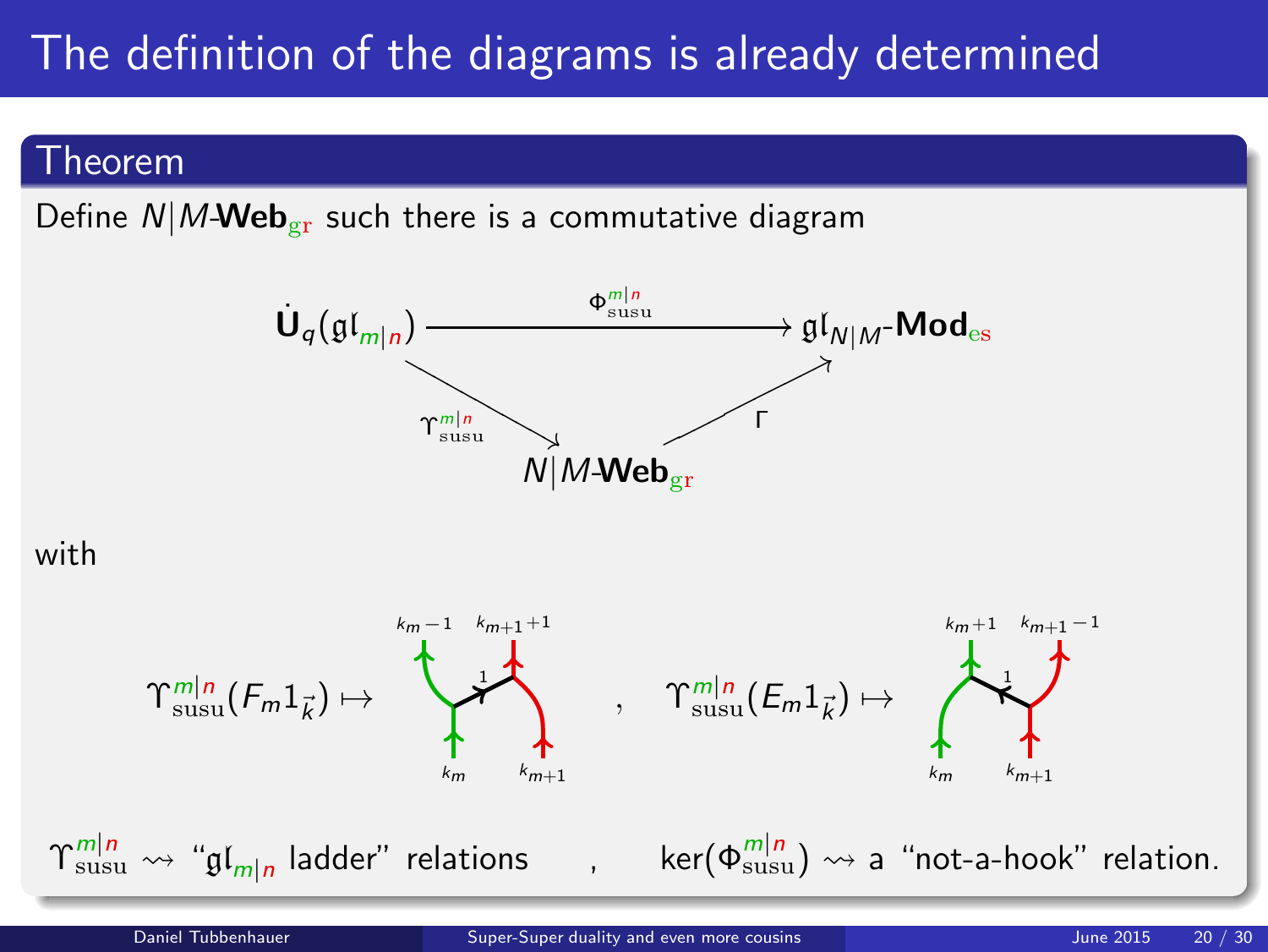# The machine spits this out

The (braided) monoidal,  $\mathbb{C}_q$ -linear category  $N/M$ -Web<sub>er</sub> by using:

#### **Definition**

Given  $\vec{k} \in \mathbb{Z}_{\geq 0}^{m+n}$  and  $\vec{l} \in \mathbb{Z}_{\geq 0}^{m'+n'}$  $_{\geq0}^{m'+n'}$ . The  $\mathcal{N}|M$ -web space  $\mathrm{Hom}_{\mathcal{N}|M}$ -web $_{\mathrm{gr}}(\vec{k},\vec{l})$  is the free  $\mathbb{C}_q$ -vector space generated by  $\mathcal{N}|M$ -webs between  $\vec{k},\vec{l}$  modulo isotopies and:

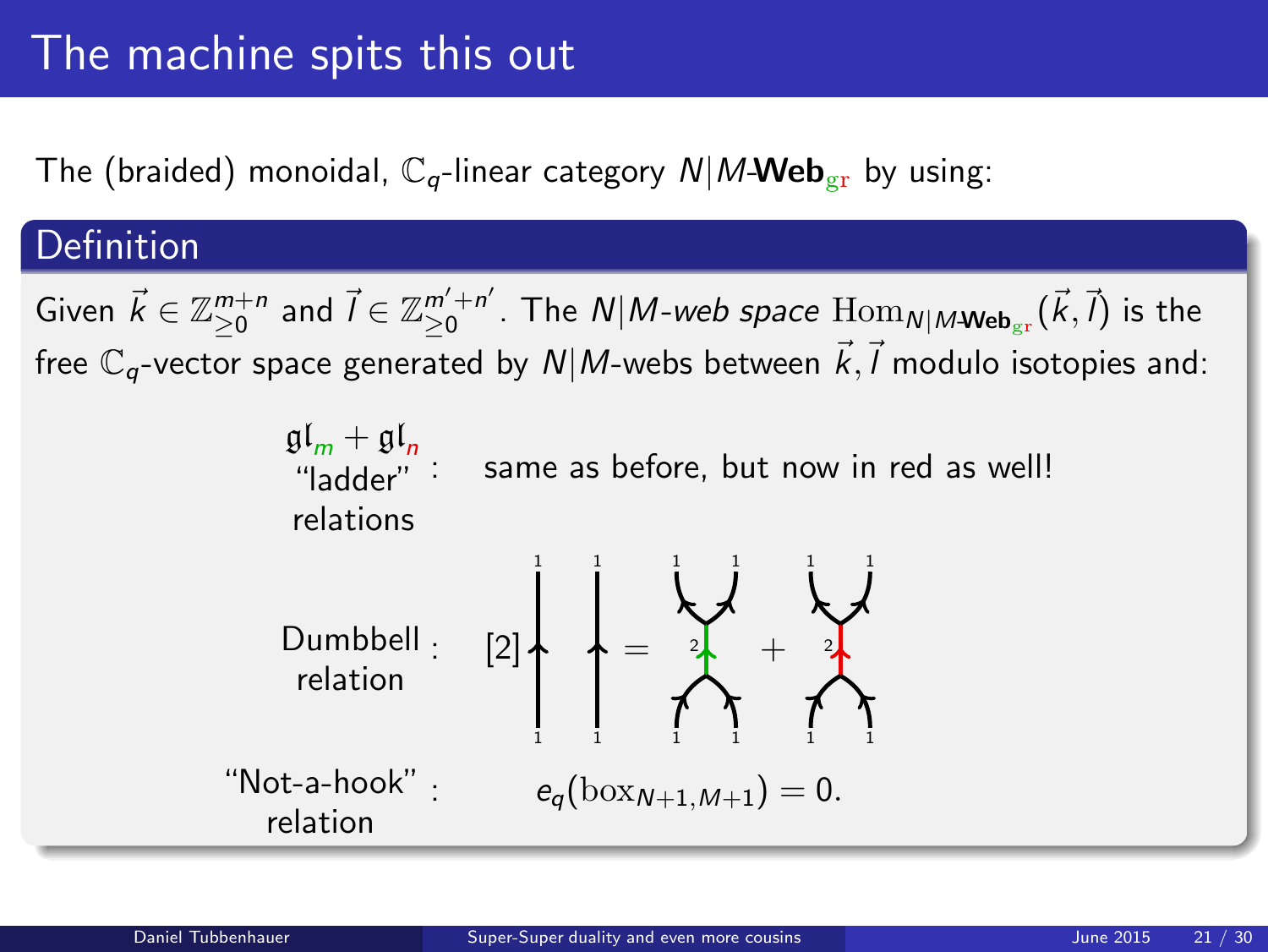# Exempli gratia

The "not-a-hook" relation kills the *Gyoja-Aiston idempotent*  $e_{\alpha}$ (box<sub>N+1,M+1</sub>) for a box-shaped Young diagram with  $N + 1$  rows and  $M + 1$  columns. Examples:



The first is the exterior relation for green Temperley-Lieb-webs, the second is the relation found by Grant/Sartori for green  $\mathfrak{gl}_{1|1}$ -webs.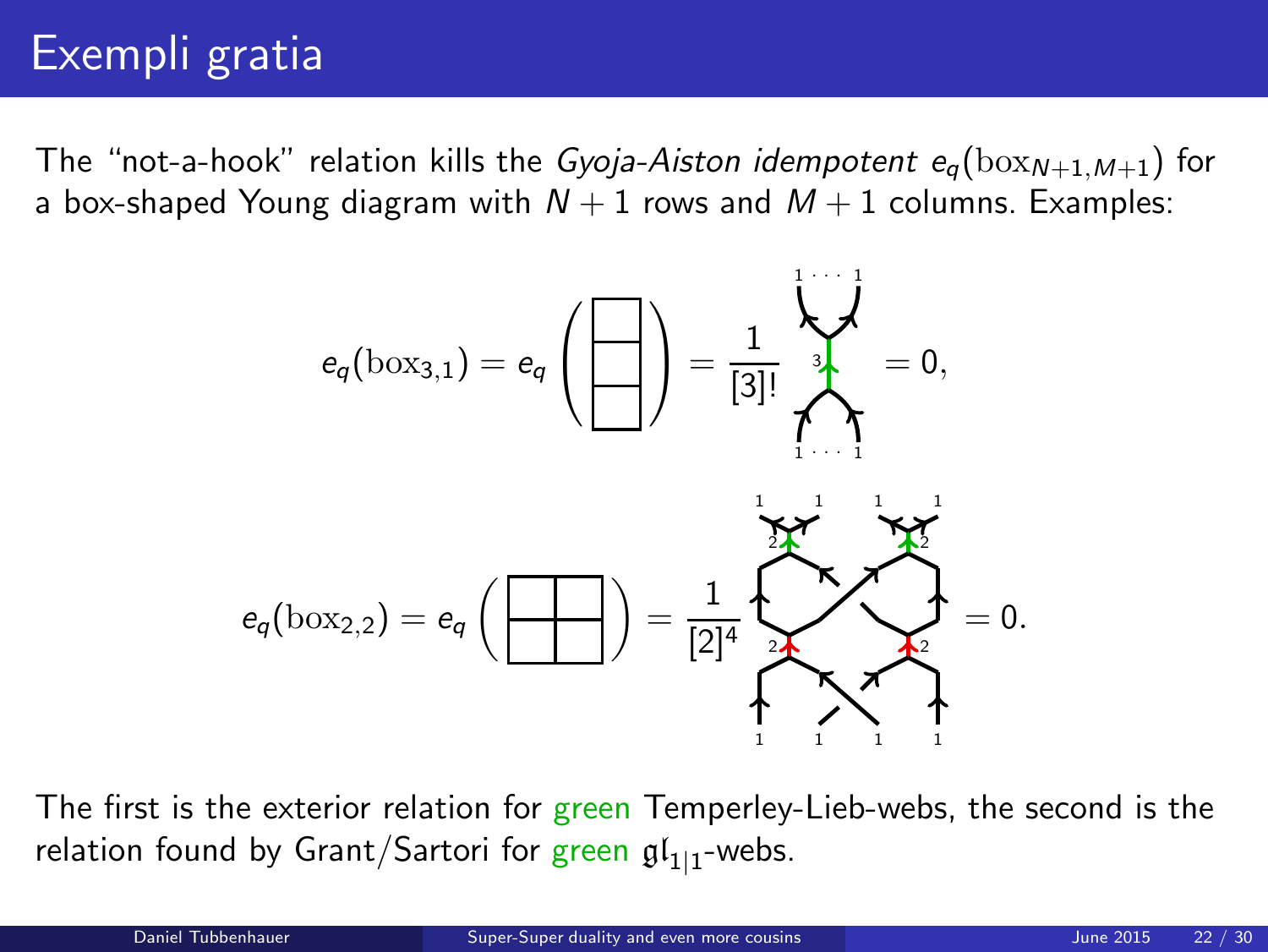### An almost perfect symmetry

Up to the exterior relations:  $N|M$ Web<sub>gr</sub> is completely symmetric in green-red. Only the *braiding* is slightly asymmetric, because  $q \leftrightarrow q^{-1}$ :

<span id="page-22-0"></span>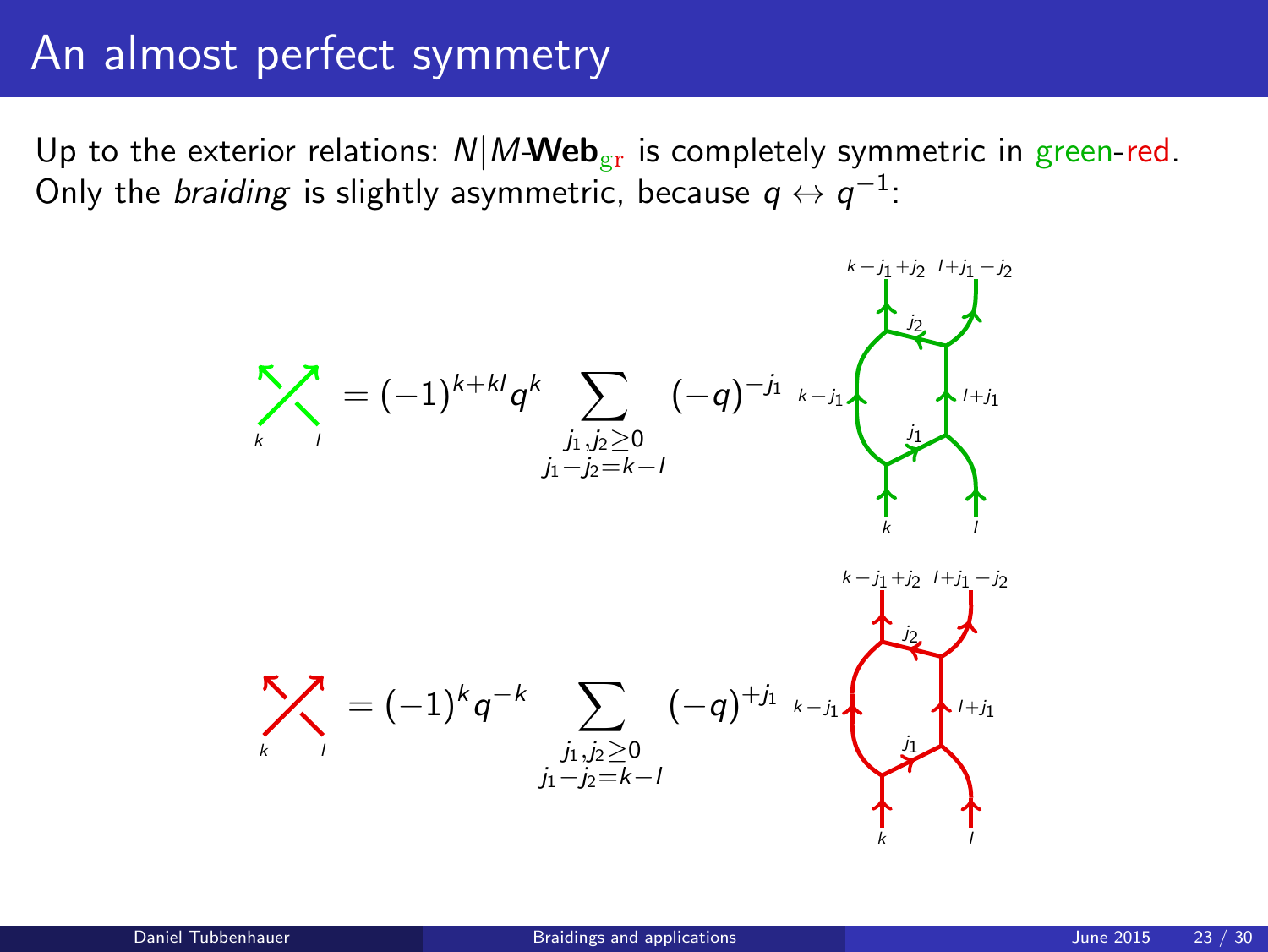# The  $\infty$ -webs space

Define as before  $\infty$ -Web<sub>gr</sub> by using:

#### Definition

Given  $\vec{k} \in \mathbb{Z}_{\geq 0}^{m+n}$  and  $\vec{l} \in \mathbb{Z}_{\geq 0}^{m'+n'}$  $_{\geq0}^{m'+n'}$ . The  $\infty$ -*webs space*  $\mathrm{Hom}_{\infty\text{-}\mathsf{Web}_{\mathrm{gr}}}(\vec{k},\vec{l})$  is the free  $\mathbb{C}_q$ -vector space generated by  $\infty$ -webs between  $\vec{k},\vec{l}$  modulo isotopies and:

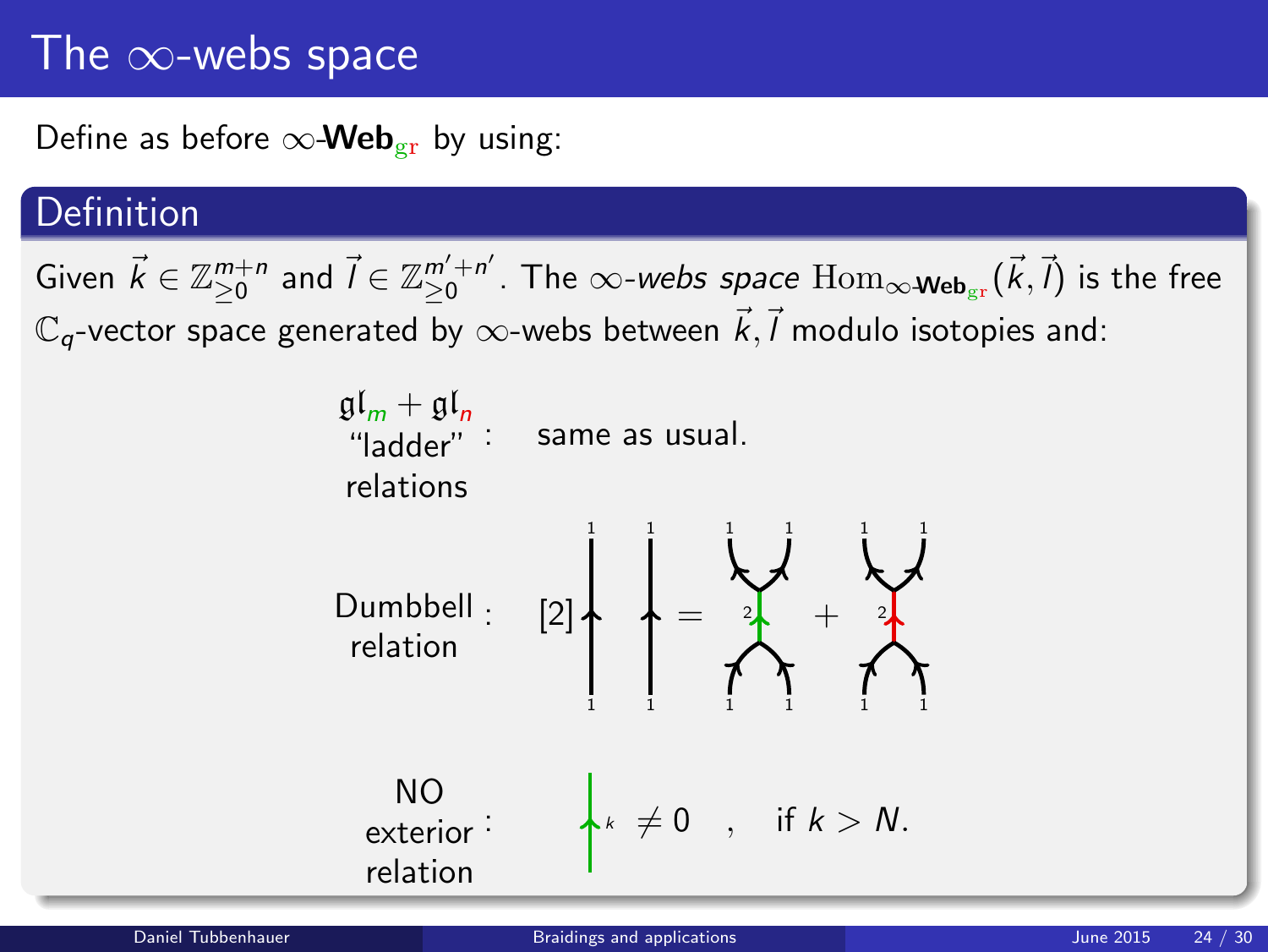# The "big category"

For all  $N \in \mathbb{N}$ : there is a commuting diagram



Here  $\check{\bm{\mathsf{H}}}$  is an *idempotented version of the Hecke algebroid*  $\bm{\mathsf{H}}$  and  $\pi^{\textsf{N}}$  is the full functor induced by q-Schur-Weyl duality:

$$
\Phi_{q{\rm SW}}^N\colon H_K(q)\xrightarrow{\cong} {\rm End}_{\mathbf{U}_q(\mathfrak{gl}_N)}((\mathbb{C}_q^N)^{\otimes K}),\,\,\text{if}\,\, N\ge K.
$$

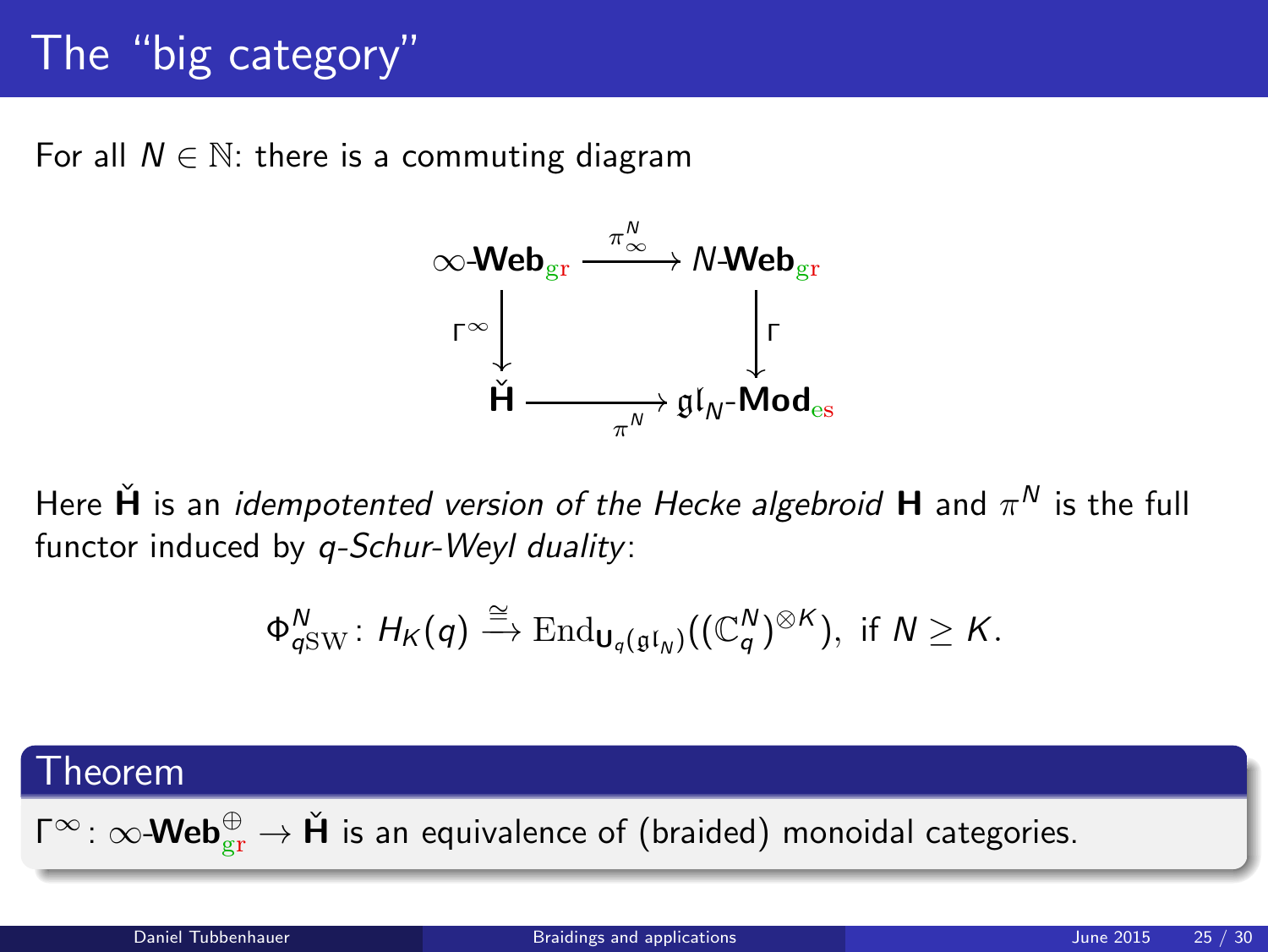Let K be a framed, oriented, colored knot K. Associate to it the *colored* HOMFLY-PT polynomial  $\mathcal{P}^{a,q}(\mathcal{K}(\lambda)) \in \mathbb{C}_q(a)$ . The colors  $\lambda$  are Young diagrams.

The colored HOMFLY-PT polynomial can be defined from H and thus, from  $\infty$ -Web<sub>gr</sub>. Since  $\infty$ -Web<sub>gr</sub> is symmetric in green-red and the braiding is symmetric in green-red under  $q\leftrightarrow q^{-1}$ :

#### Corollary(of the green $\leftrightarrow$ red symmetry)

The colored HOMFLY-PT polynomial satisfies

$$
\mathcal{P}^{a,q}(\mathcal{K}(\lambda)) = (-1)^{co} \mathcal{P}^{a,q^{-1}}(\mathcal{K}(\lambda^{T})),
$$

where co is some constant. Similar for links.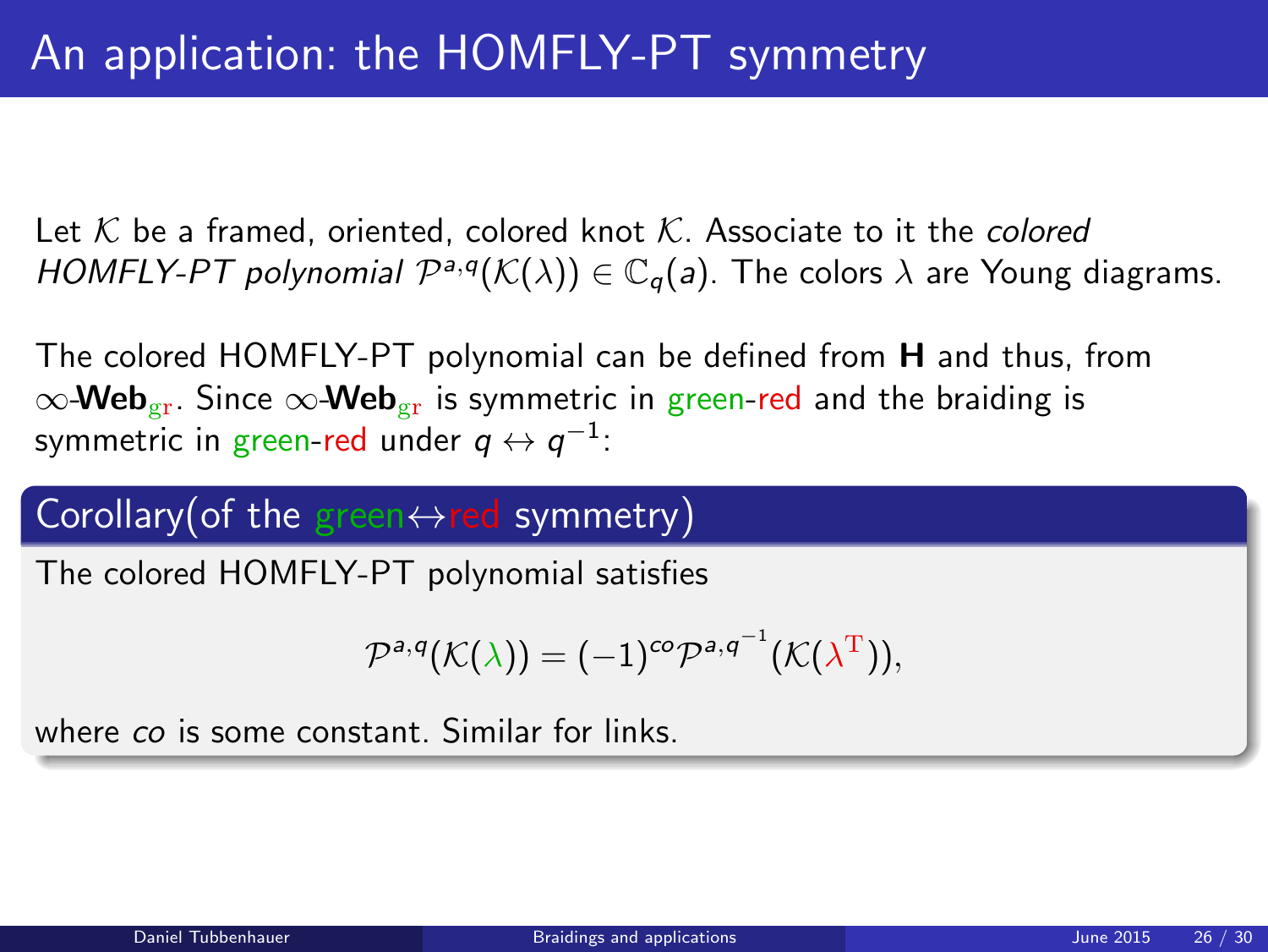To evaluate closed diagrams one only needs three extra rules:



Green $\leftrightarrow$ red and  $q \leftrightarrow q^{-1}$  gives the "same" result (up to a sign).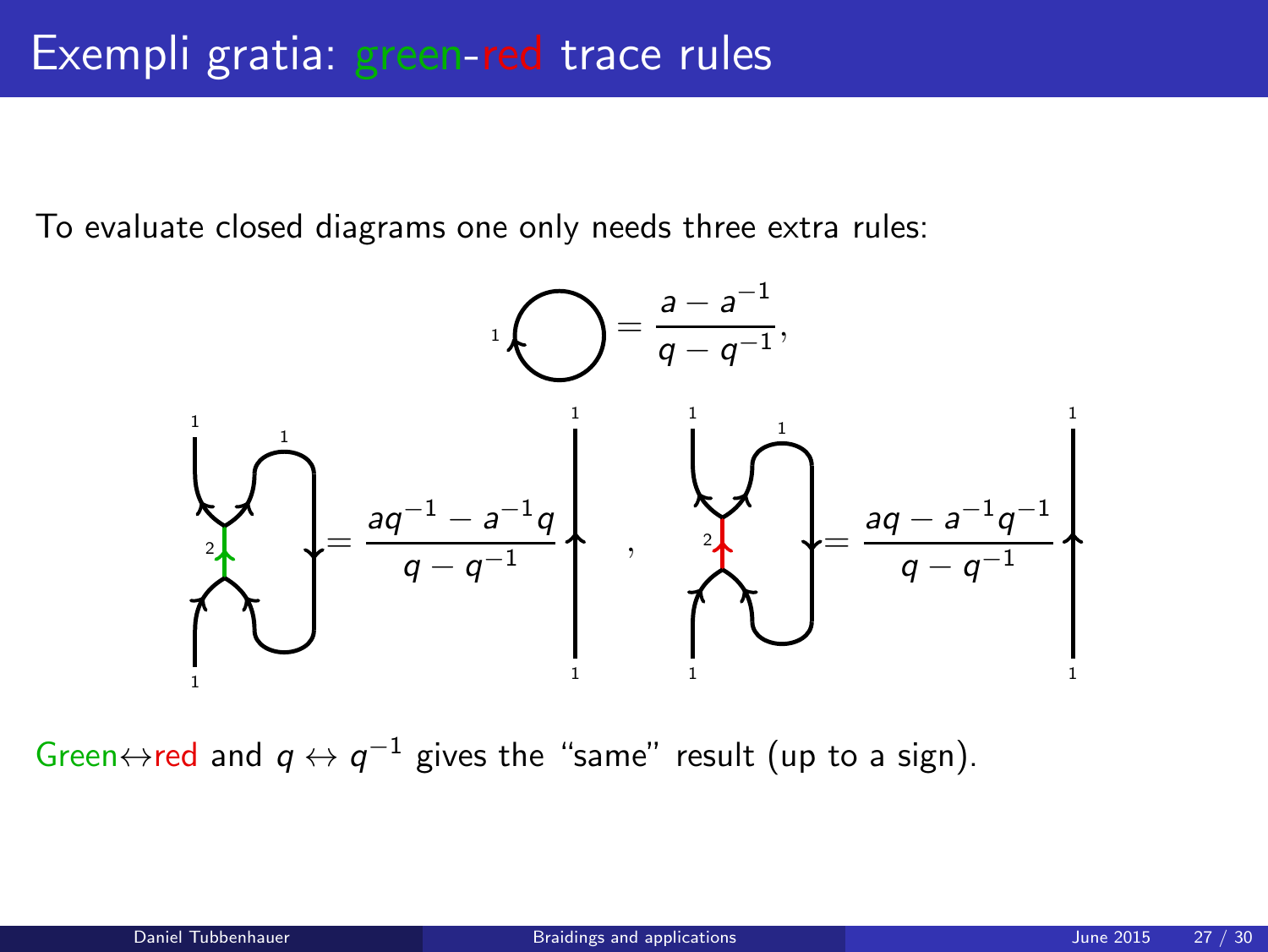# Exempli gratia: the Hopf link  $\mathcal{H}(\mathbb{B}, \Box) \leftrightarrow \mathcal{H}(\Box, \Box)$

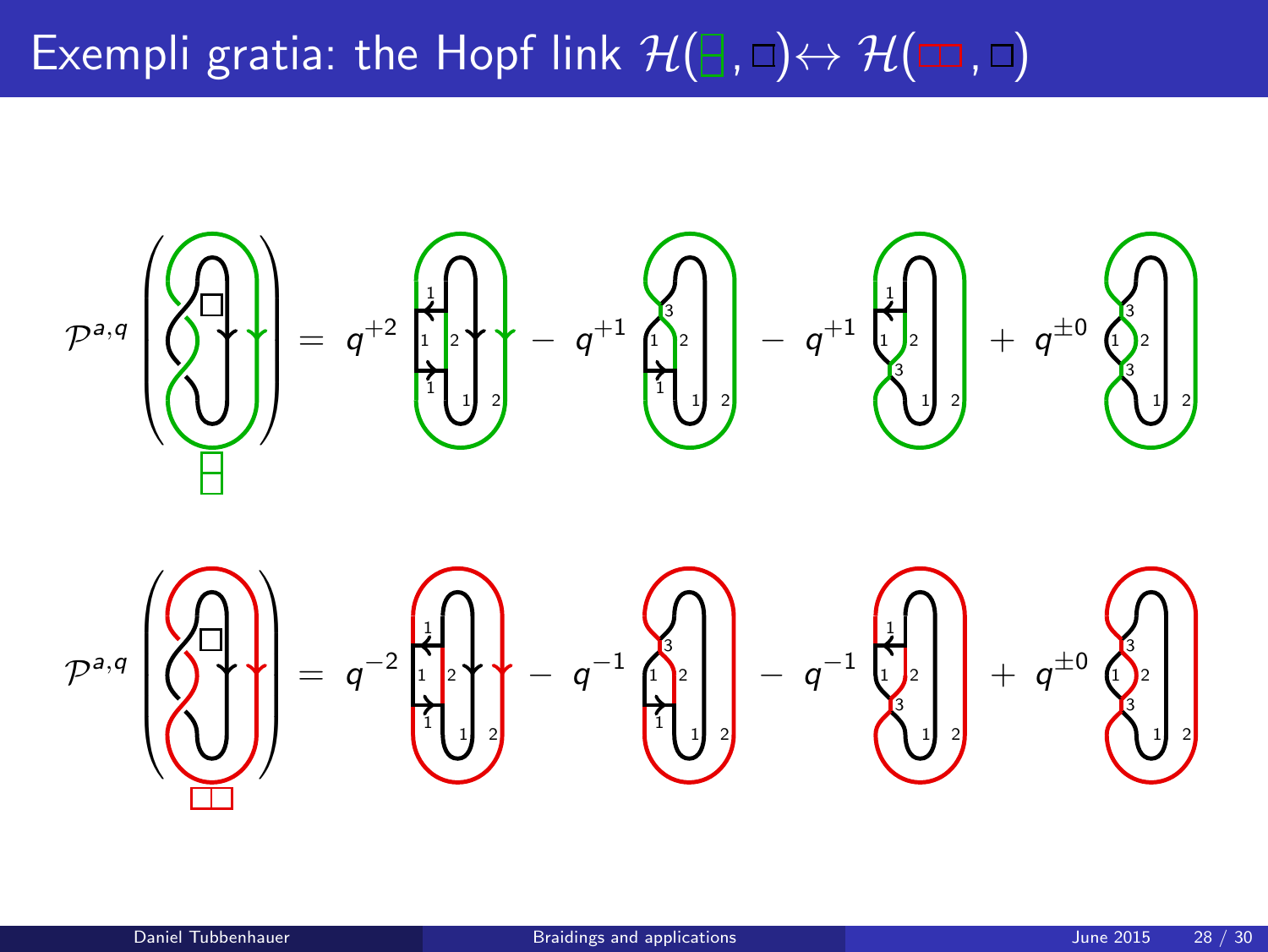Some additional remarks.

- Homework: feed the machine with your favorite duality (e.g. Howe dualities in other types) and see what it spits out.
- The whole approach seems to be amenable to categorification.
- Relations to categorifications of the Hecke algebra using Soergel bimodules or category  $O$  need to be worked out.
- This could lead to a categorification of  $\dot{\mathsf{U}}_q(\mathfrak{gl}_{m|n})$  (since the "complicated" super relations are build in the calculus).
- A "green-red-foamy" approach could shed additional light on colored Khovanov-Rozansky homologies.
- The symmetry of the HOMFLY-PT polynomial holds (probably) for the homologies as well: maybe this can be proven by categorifying our approach.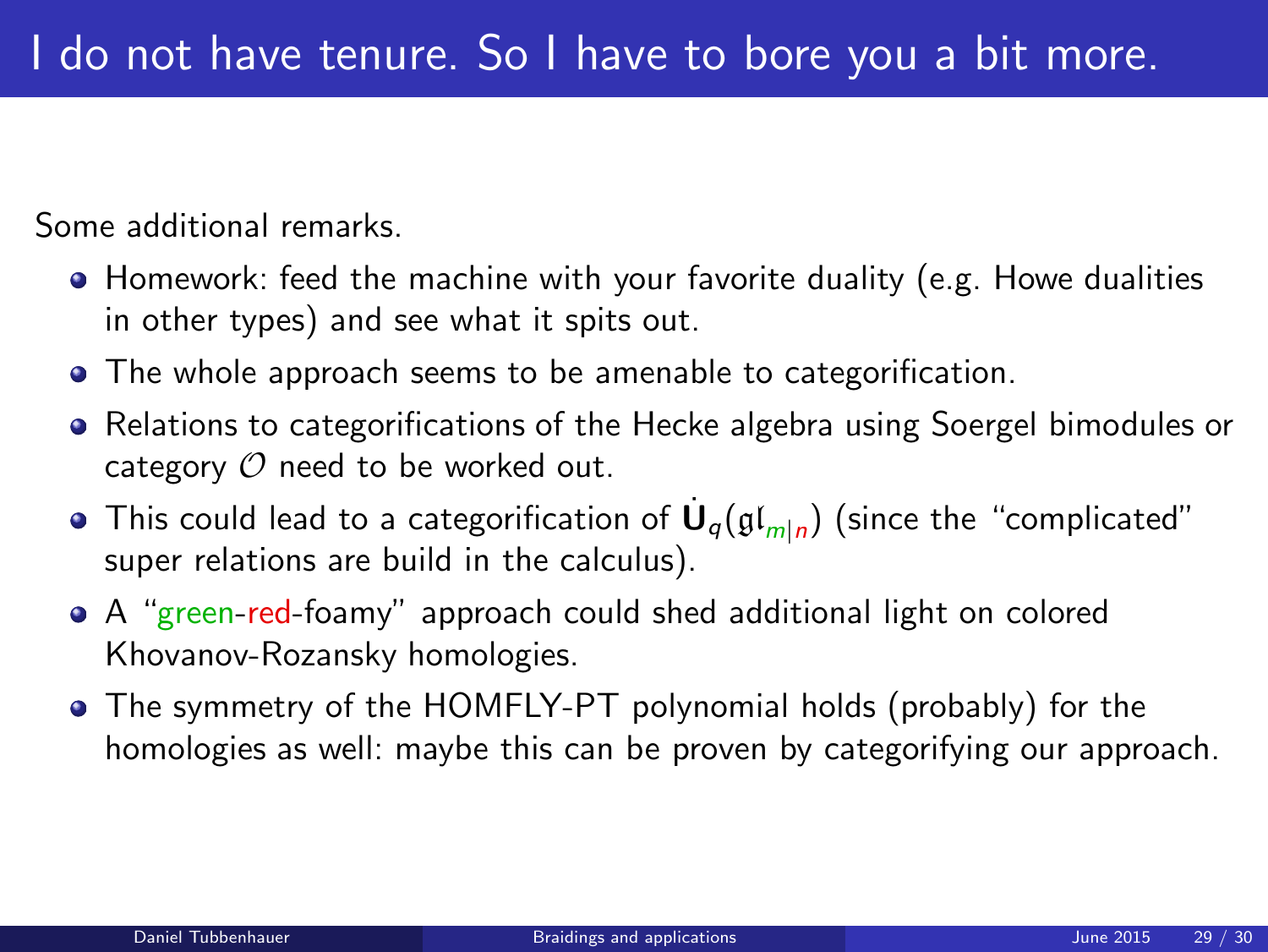There is still much to do...